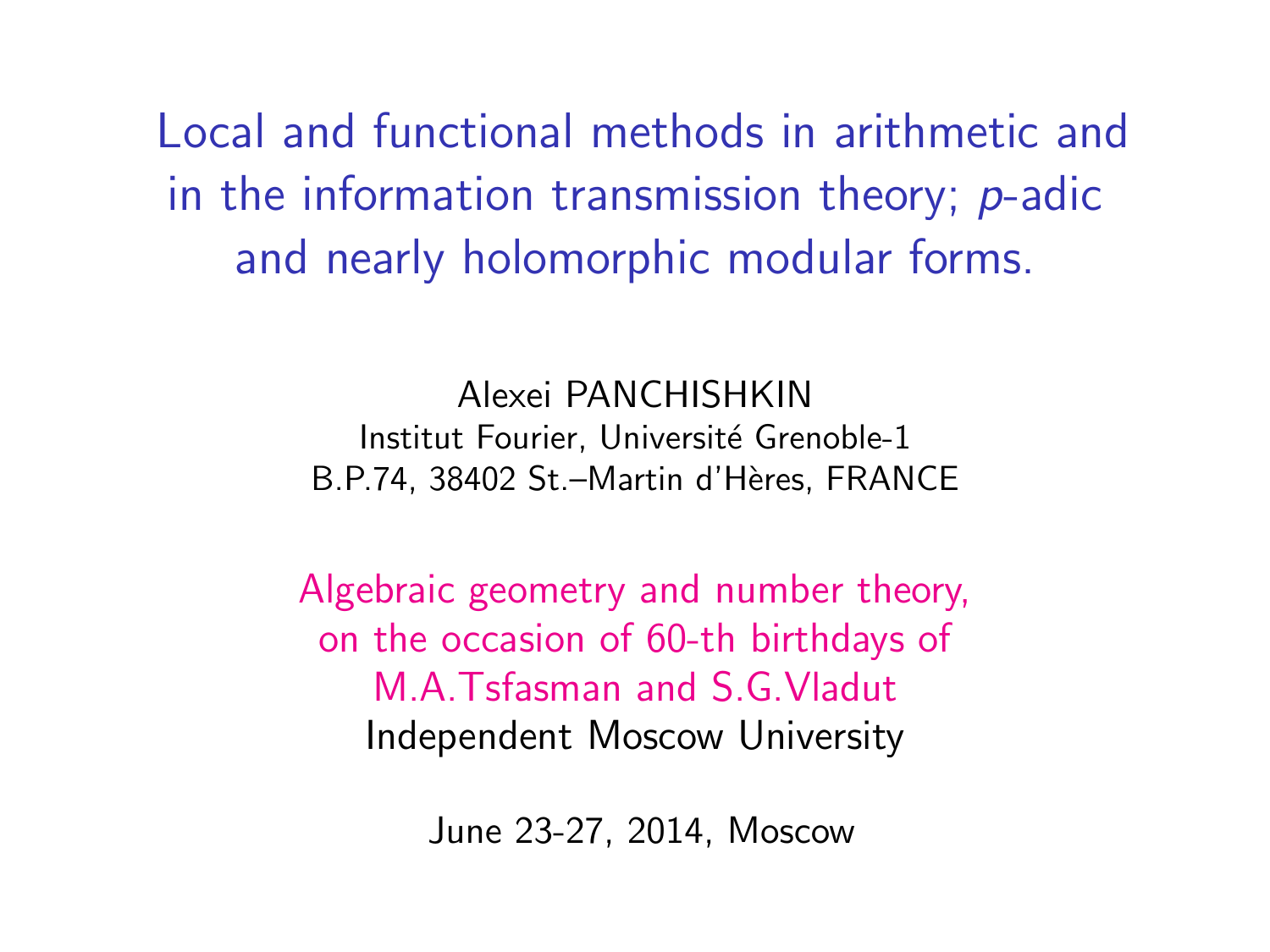# It is a great priviledge and luck for me, to know Mikhail Anatolievich TSFASMAN and

# Serguei Georgevich VLADUTS since 1971,

entering the same year Mechmat Faculty of MSU. We studied together with Vadim SCHECHTMAN, Dima LOGACHEV, Misha VISHIK, Igor SKORNYAKOV, Igor ARTAMKIN, Misha KIFER, and other wonderful people, see the list of our year in http://vanteev.narod.ru/Spisok1971.htm. Starting from the first semester we often passed examinations together, sometimes in advance.

We attended excellent seminars of E.M.LANDIS, E.S.GOLOD, Yu.A. BACHTURIN and A.Yu. OLSHANSKY, and even we already tried the seminars of I.M.GELFAND, Yu.I.MANIN, A.A.KIRILLOV, V.I.ARNOLD and I.R.SHAFAREVICH.

New amazing worlds of numbers, functions and varieties has opened to us in these seminars, and also, in regular meeting of the Moscow Mathematical Society, where crowds of mathematicians from all parts of the city were gathering. Many interesting things were learned in corridors and staircases.

These mathematical domains turned out to be closely related by analogies.

MANY THANKS TO MISHA AND SEREZHA FOR OUR JOINT DICOVERY OF THIS BIG MATHEMATICAL WORLD! CONGRATULATIONS WITH THEIR 60 ANNIVERSARIES! BEST WISHES OF GOOD HEALTH AND MANY NEW ACHIEVEMENTS! NEW GOOD STUDENTS, BOOKS, AND MUCH ENTHUSIASM IN MATHEMATICS AND LIFE!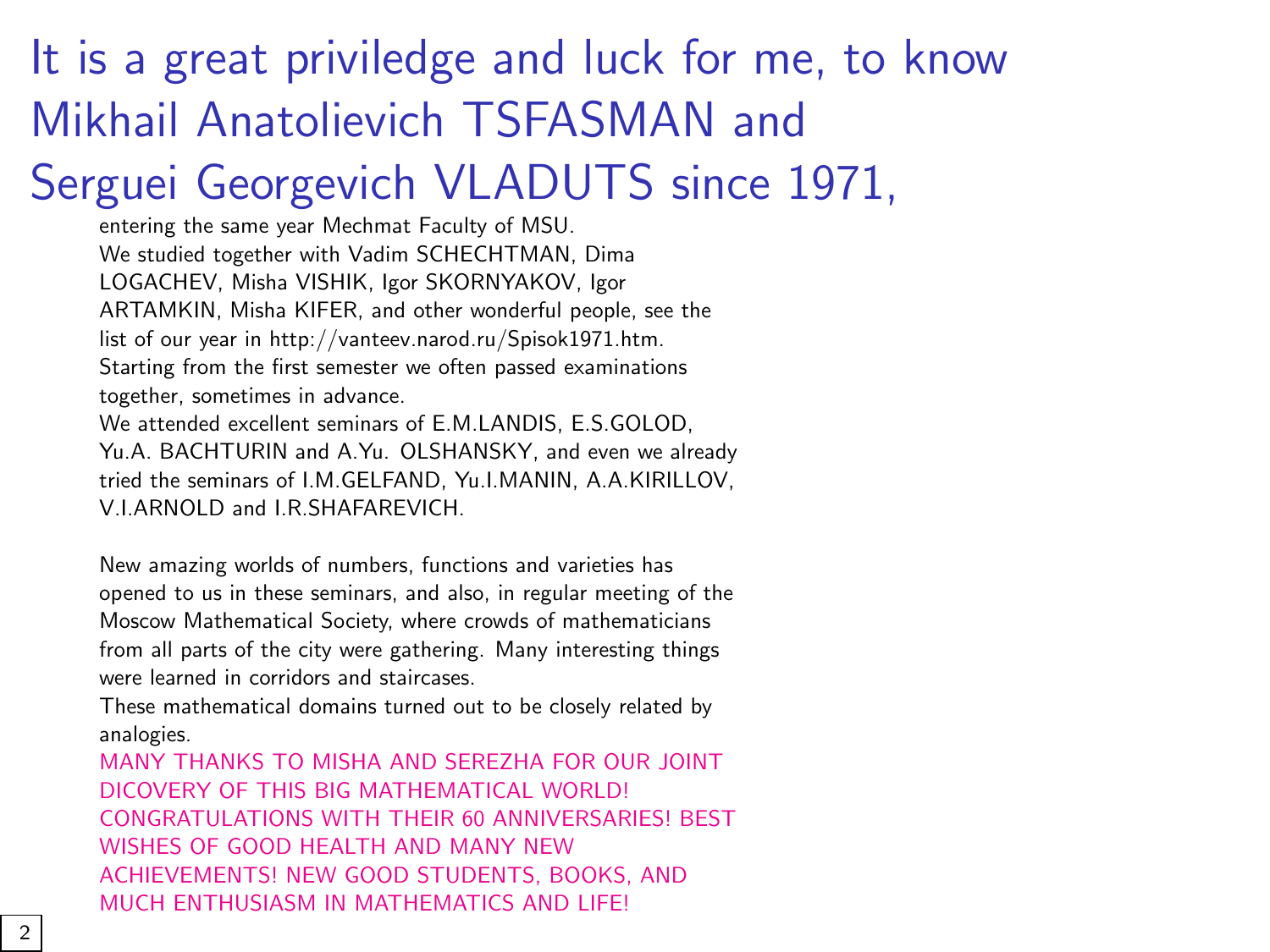#### The choice the Chair of Higher Algebra in 1973

- $\triangleright$  An exceptional influence on us in this period was the two-year course "Galois Theory" by I.R.SHAFAREVICH, who explained also the representations of finite groups, group cohomology, extensions, crystallographic groups, . . .
- $\blacktriangleright$  In 1973-75, in the joint seminar of Yu.I.MANIN and A.A.KIRILLOV, p-adic zeta functions were treated, especially p-adic integration, Serre's p-adic modular forms, and Galois representations, with participation of Neal Koblitz, V.Drinfeld, I.I.Piatetsky-Shapiro, V.Berkovich, P.Kurchanov, Yu.Zarhin. Each time we learned "WHAT, HOW and WHY", and we often use all these things until now.
- $\blacktriangleright$  Algebraic-geometric codes came to us later, in 1980, thanks to a talk by V.D.GOPPA in the Seminar of the Chair of Higher Algebra, organized by A.I.KOSTRIKIN. A great enthusiasm and participation of Yu.I.MANIN influenced very active research in this area, thanks of his vision of analogies between functions on algebraic curves and codes, such as parity check vs. sum of residues, genus vs. code distance, Riemann-Roch theorem vs. duality for codes etc.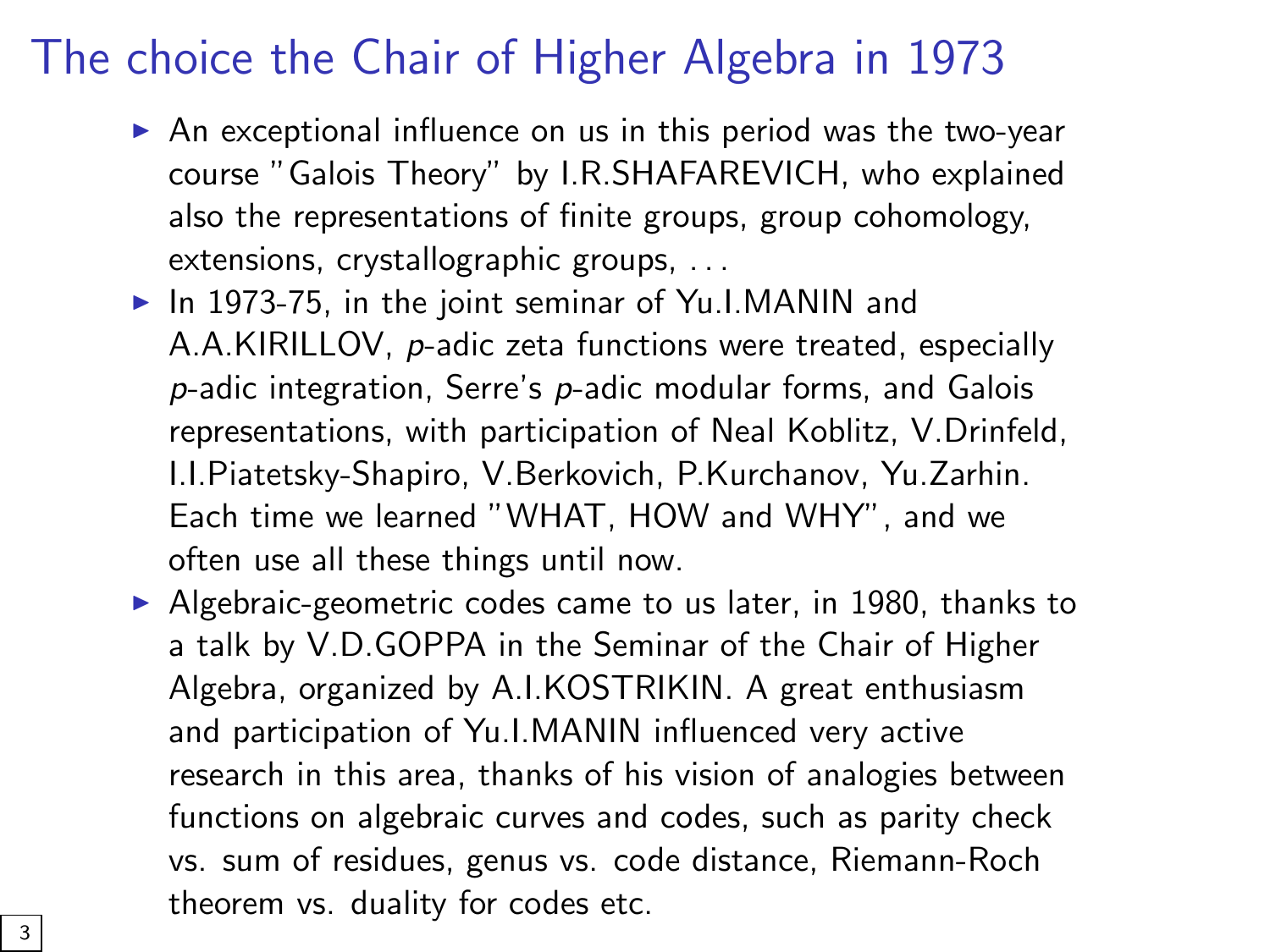# Student years and first mathematical works

There were much joint activity during our student years, including travels to Mozhaisk region, to Yaroslavl' mathematical schools, to several places at the Black See coast, to Kiev (!) for a one-month military education, . . .

There were many jokes, much humor, musics, books, graduation diploma work, first mathematical publications, ...

Then came postgraduate study, PhD thesis, . . .

Direction of the first PhD students was much inspired by the example of direction by our supervisor Yu.I.MANIN.

We were much interested mutually in our mathematical results and, later on, of our PhD students.

In Moscow (see details below. . . )

In France and worldwide (see details below. . . )

Especially, Alexey ZYKIN, is one of the best hopes of our tradition.

All these young mathematicians and PhD students belogn to the

mathematical school founded by our great teachers

Igor Rostislavovich SHAFAREVICH,

Yuri Ivanovich MANIN, and goes back to

Pafnutij Lvovich CHEBYSHEV.

I am very proud that both M.A.Tsfasman and S.G.Vladut, and also myself, belogn to this mathematical school, which is well pr[esented](#page-43-0) as the 4th Mathematical Genealogy Tree, see [4thGT]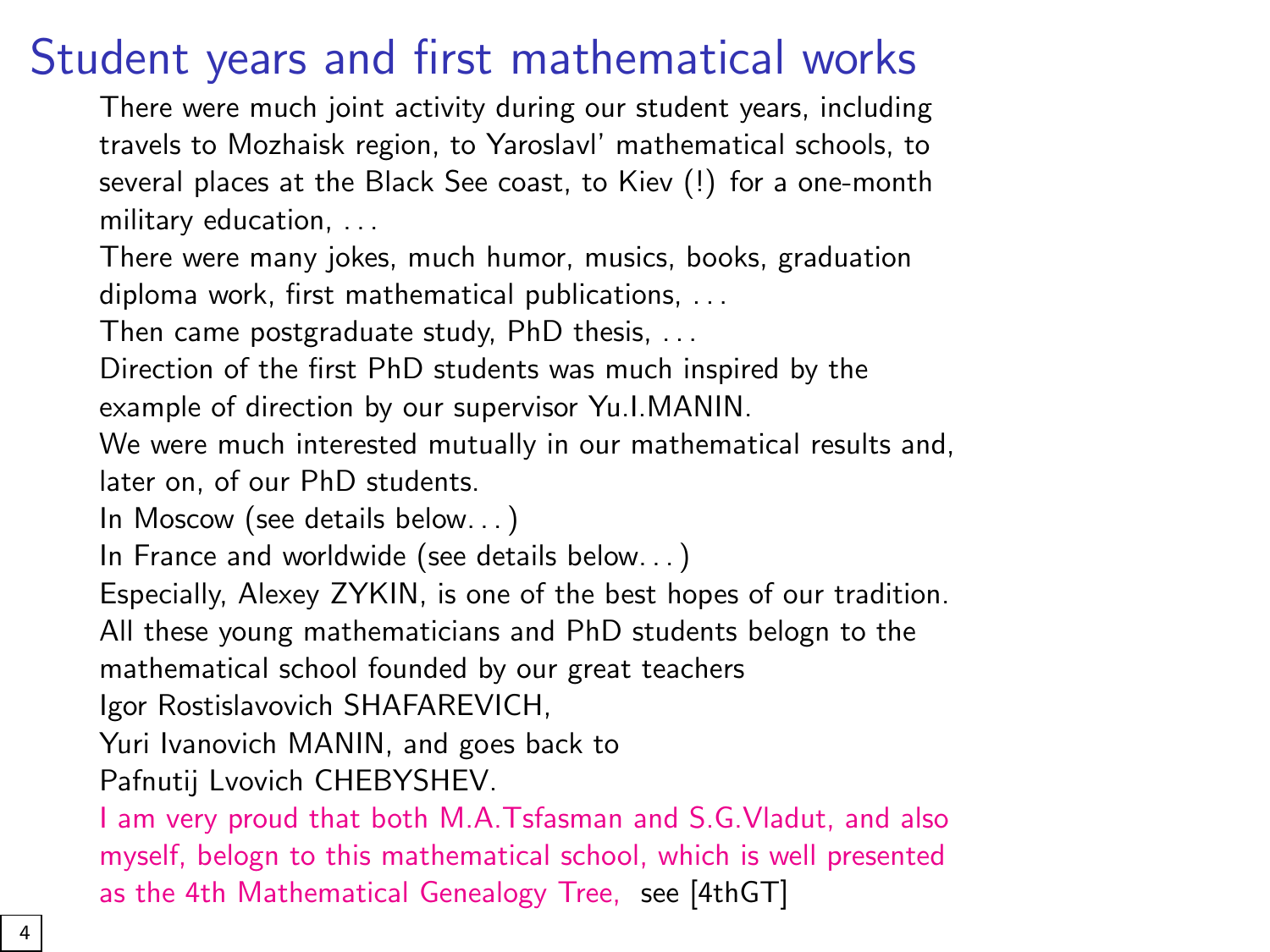#### Analogies between numbers and functions

The ideas of using these fruitful analogies and various other tools come to us largerly from I. R. SHAFAREVICH and Y. I. MANIN. Let us quote Manin's Introduction to "Periods of cusp forms and p-adic Hecke series" (1973) :

. . . Elementary questions about congruences and equations have found themselves becoming interwoven in an intricate and rich complex of constructions drawn from abstract harmonic analysis, topology, highly technical ramifications of homological algebra, algebraic geometry, measure theory, logic, and so on  $-$  corresponding to the spirit of Gödel's theorem on the incompleteness of the techniques of elementary arithmetic and on our capabilities of recognizing even those truths which we are in a position to "prove". . .

A new "synthetic" number theory, taking in the legacy of the "analytic" theory, is possibly taking shape under our very eyes . . .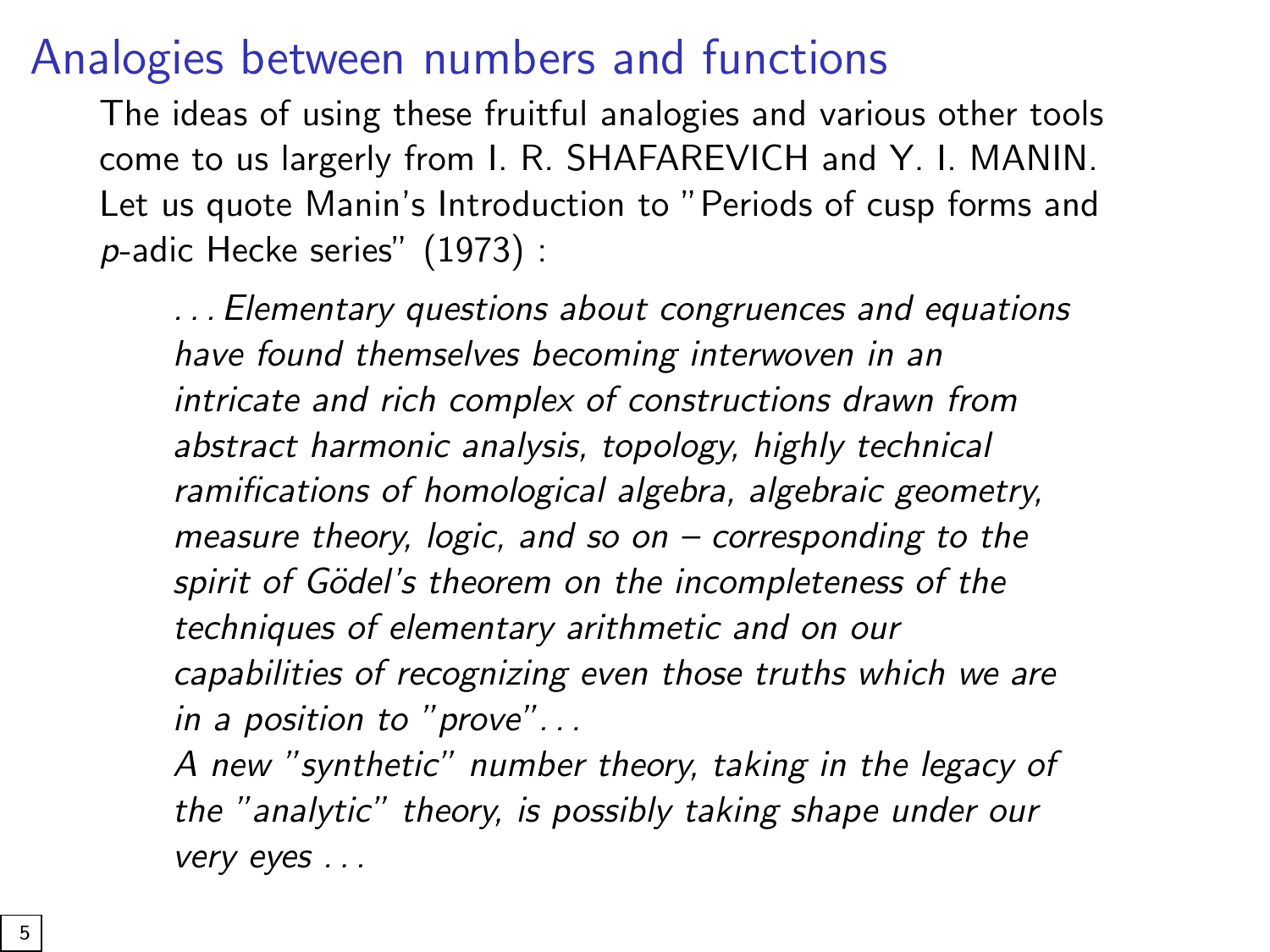# Examples of analogies between numbers and functions

- ▶ Proof of Mordell's Conjecture and Shafarevich conjectures by G.Faltings (1983) developping ideas of I.R.Shafarevich (Stockholm, 1962), A.N.Parshin, Yu.G.Zarhin, . . .
- $\triangleright$  Grothendieck's theory of motives, and L-functions attached to them, giving analogy of a "cell decomposition" of an algebraic variety
- $\blacktriangleright$  Proof of Weil Conjectures and Ramanujan Conjecture by Deligne (1974) using the  $\ell$ -adic étale cohomology

#### Applications to Information Transmission Theory.

- $\blacktriangleright$  Fast multiplication (Fast Fourier Transform) " integers as polynomials over a base like  $2<sup>n</sup>$ "
- $\triangleright$  Geometric codes (Information transmission) "code words as functions"
- $\triangleright$  Drinfeld modules and Drinfeld modular varieties "Cryptology schemes based on elliptic curves and Drinfeld modules", coming from an analogy with the Chebyshev polynomials, the unique polynomials satisfying  $T_n(\cos(\vartheta)) = \cos(n\vartheta)$ .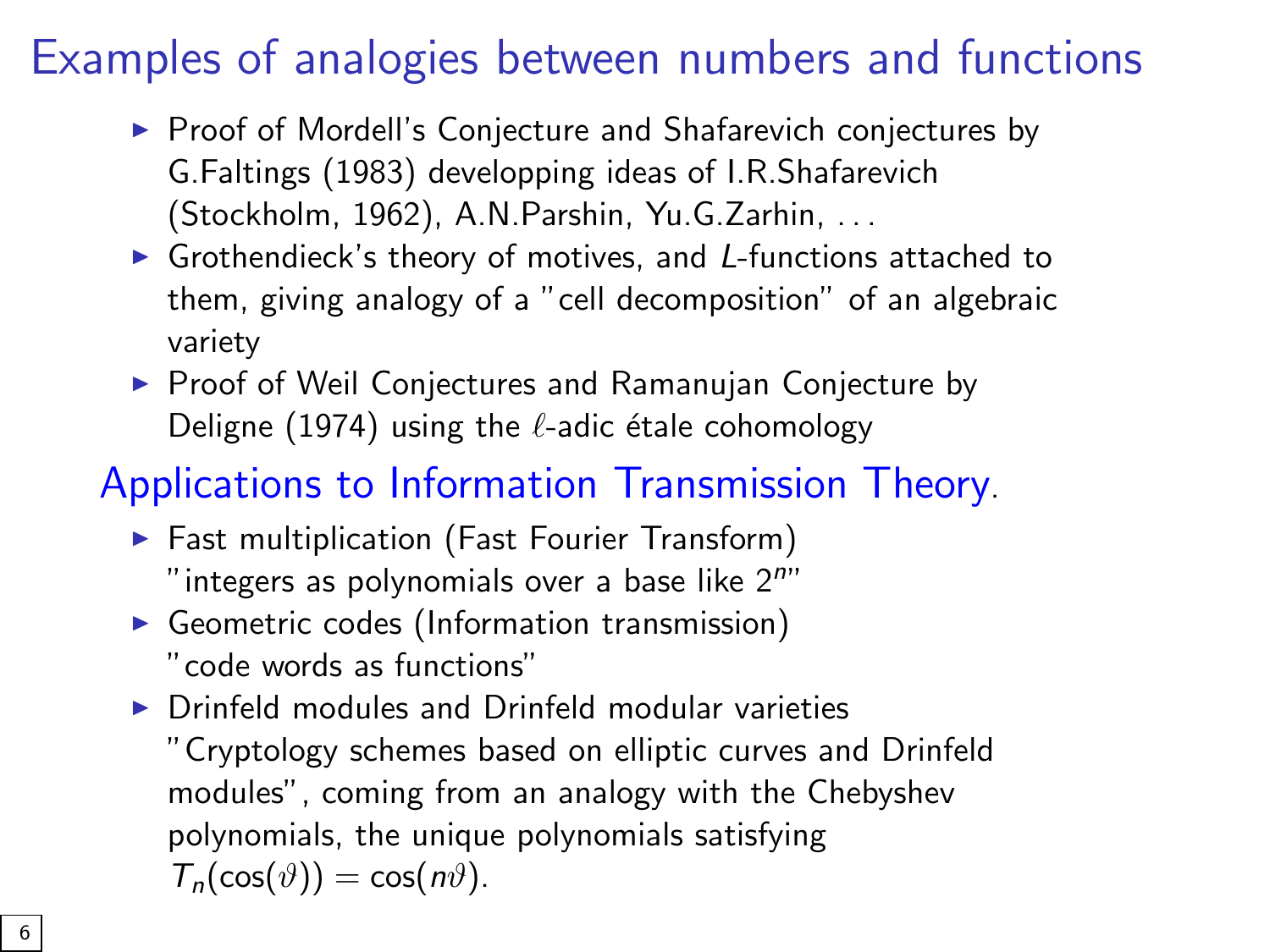# Domains of my PhD students considered by M.A.Tsfasman and S.G.Vladut

- 1. Arithmetic of global function fields, periods, duality and endomorphisms for Drinfeld modules (N.Doubovitskaya, I.Potemine, 1991-1997)
- 2. Complex and p-adic L-functions attached to modular forms and algebraic varieties (motives) Andrzhej Dabrowski (1992)
- 3. Minkowski-Hasse principle and Brauer groups: local to global (I.Chipchakov, 1989).
- 4. Distributions, congruences between modular forms and combinatirics of differential operators of Maass-Shimura and Rankin-Cohen (Michel Courtieu, Fabienne Jory, My Vinh Quang, 1990-2000)
- 5. p-adic Jacobi forms and L-values (P.Guerzhoy, 1991)
- 6. L-functions, special values and the method of canonical projection (Julien Puydt, Anh-Tuan Do, 2003-2014).
- 7. The idea of composition in the cryptology based on global function fields (A.Gewirtz, K.Vankov, 2004-2008 . . . ).
- 8. Hecke algebras and their use in coding theory and cryptography via geometric codes and modular forms (Kirill Vankov, 2008)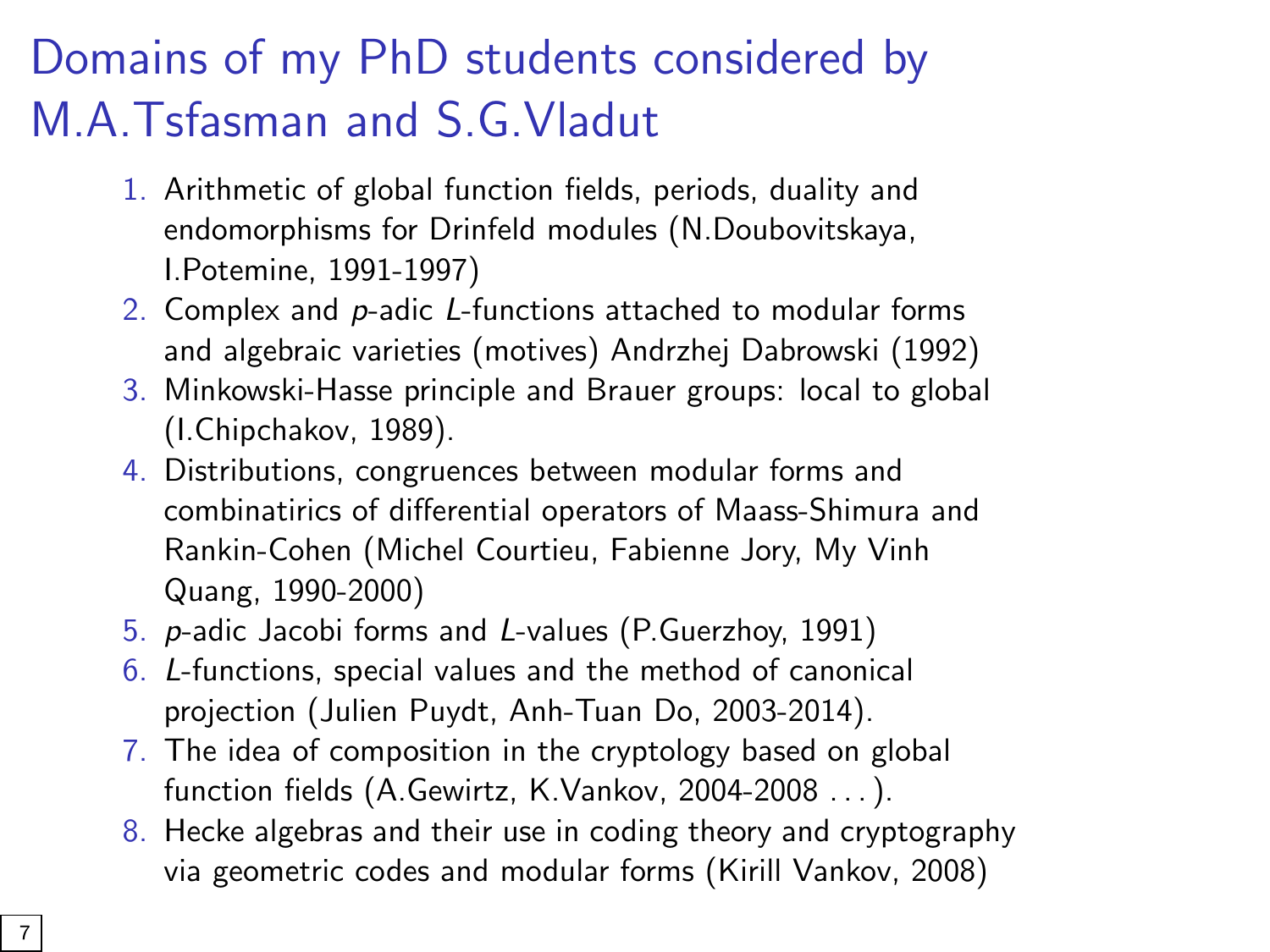# According to PhD students (in Moscow)

Natalia DOUBOVITSKAYA, Transcendency and duality for modules over polyomial ring of positive characteristic, MSU, 1990

MY Vinh Quang, Non archimedean analysis and convolutions of Hilbert modular forms, MSU, 1990

Pavel GUERZHOY, Arithmetic families of modular forms and Jacobi forms, with applications to diophantine geometry, MSU, 1991

Andrzej DABROWSKI, Non archimedean L functions of motives and automorphic forms, MSU, 1992

Igor POTEMINE, Arithmetic of global fields and geometry of Drinfeld modular schemes, UJF, 1997 (started in Moscow and completed in Grenoble)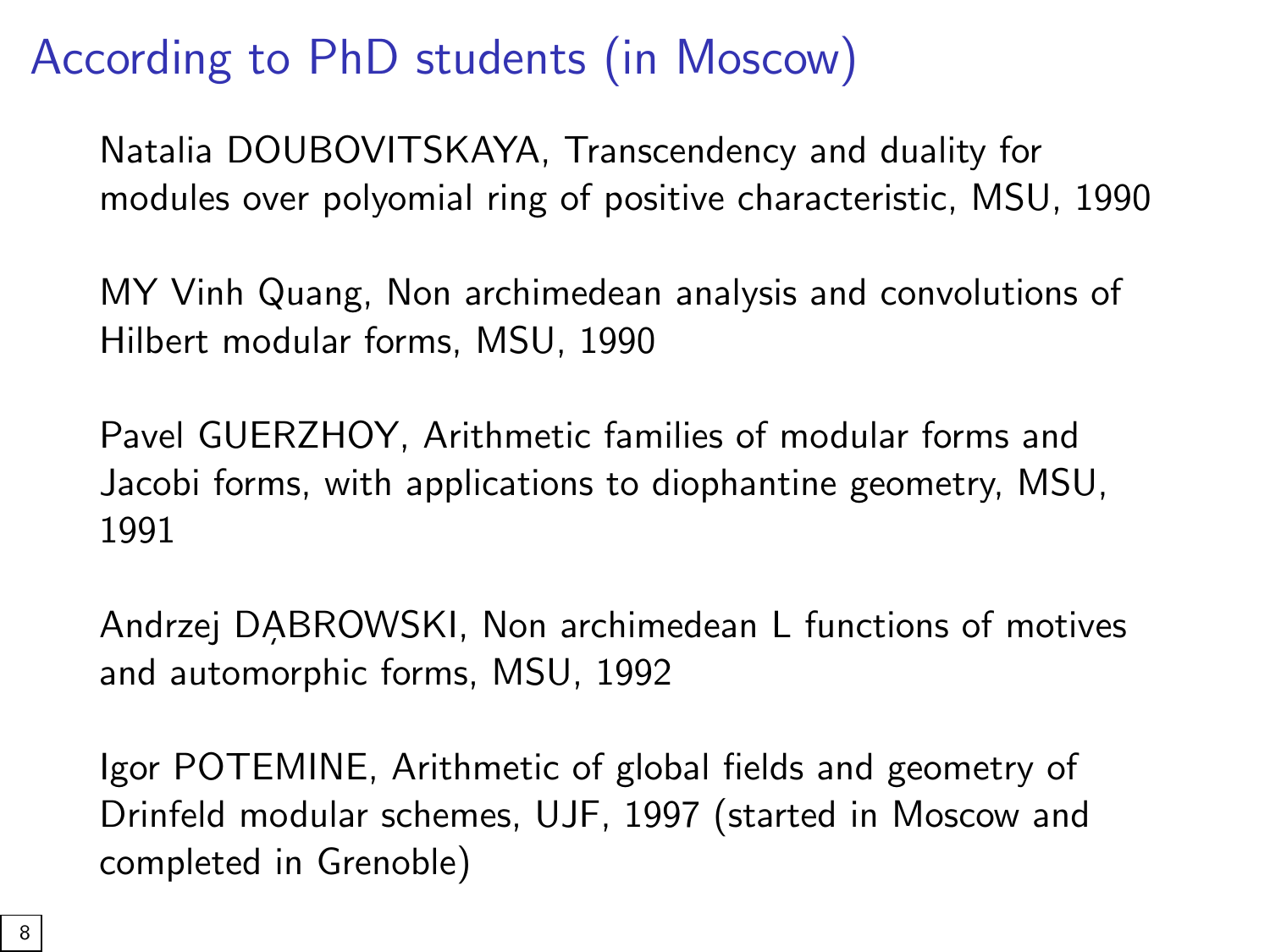According to PhD students (in France)

Fabienne JORY-HUGUE, Families of modular symbols and p-adic L-functions, UJF, 1998

Michel COURTIEU, Families of operators on Siegel modular formes, UJF 2000

Julien PUYDT, Special values and L functions of adelic modular forms, UJF, 2003

Alexandre GEWIRTZ (co-direction with Franck LEPREVOST), Arithmetic of function fields and applications to algorithmic and cryptology,

Kirill VANKOV, Hecke algebras, generating series and applications, UJF 2008

Anh-Tuan DO, Admissible measures of Siegel modular forms of arbitrary genus, UJF 2014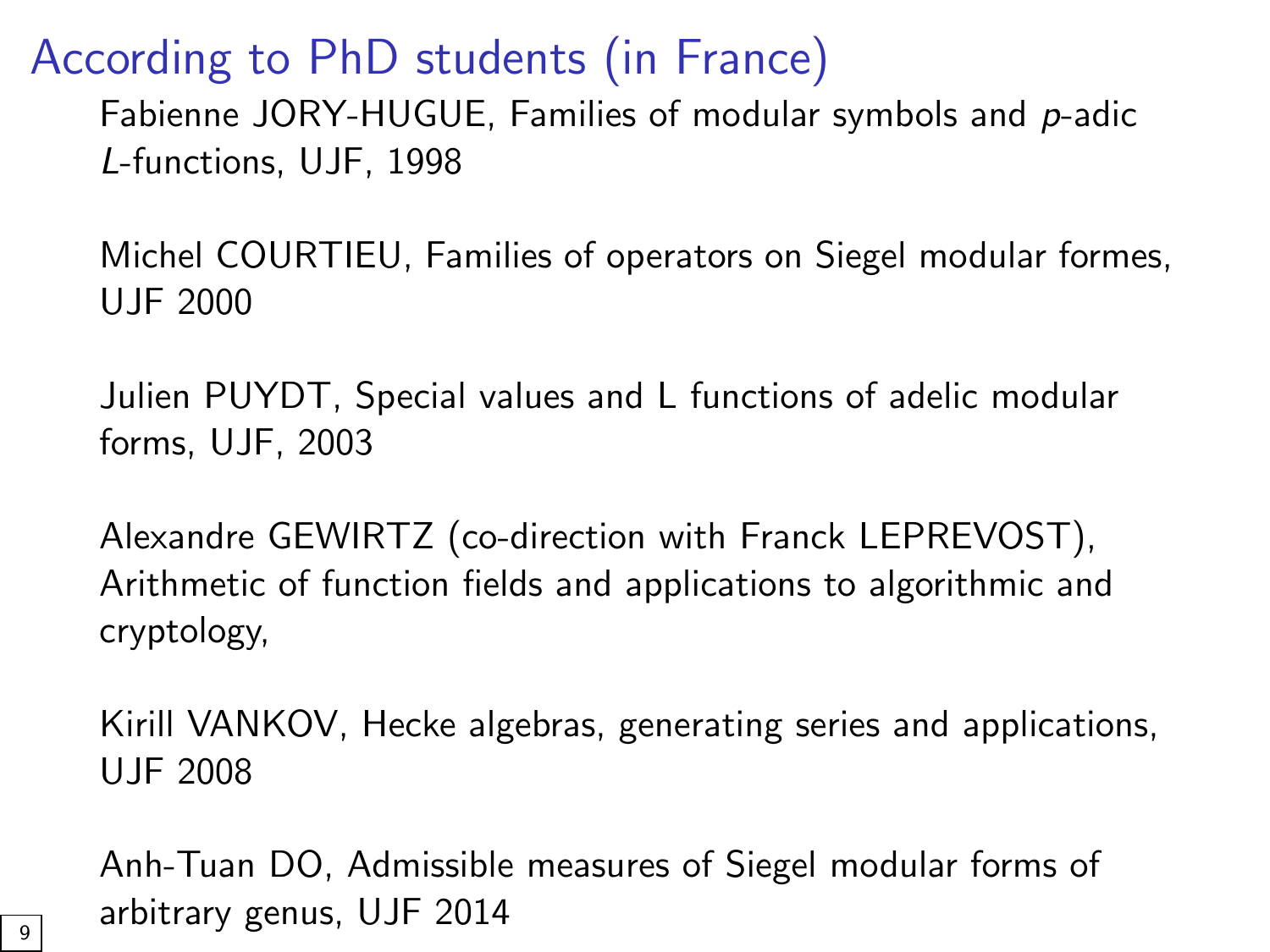# Distinuished books (I mention only two of them)

Serge G. Vladut, Kronecker's Jugendtraum and MODULAR FUNCTIONS, [Vladut91]. From the preface The arithmetical theory of modular functions is a result ofthe synthesis of numerous ideas of many outstanding mathematicians. . .

The principal intention of this book is to follow the development of one of the main sources of this theory, namely, complex multiplication of elliptic functions, and to describe the present state of the theory. Complex multiplication theory is usually associated with the name of Kronecker, who contributed much to it, and whose "liebs[ter Jugendtra](#page-43-1)um" (the most beloved dream of his youth) was to see it completed . . . can be found in earlier papers by Gauss, Abel, and Eisenstein.

 $\dots \longrightarrow$  Construction of good error-correcting codes, p.366

Algebraic Geometric Codes: Basic Notions (Mathematical Surveys and Monographs) by Michael Tsfasman, Serge Vladut, Dmitry Nogin, [TsVlNo]. From the preface

... devoted to the theory of algebraic geometric codes, a subject formed on the border of several domains of mathematics. On one side there are such classical areas as algebraic geometry and number theory; on the other, information transmission theory, combinatorics, finite geometries, dense packings, etc. The authors give a unique perspective on the subject. . . . this book constantly looks for interpretations that connect coding theory to algebraic geometry and number theory. . . . in the last chapter the authors explain relations between all of these: the theory of algebraic geometric codes".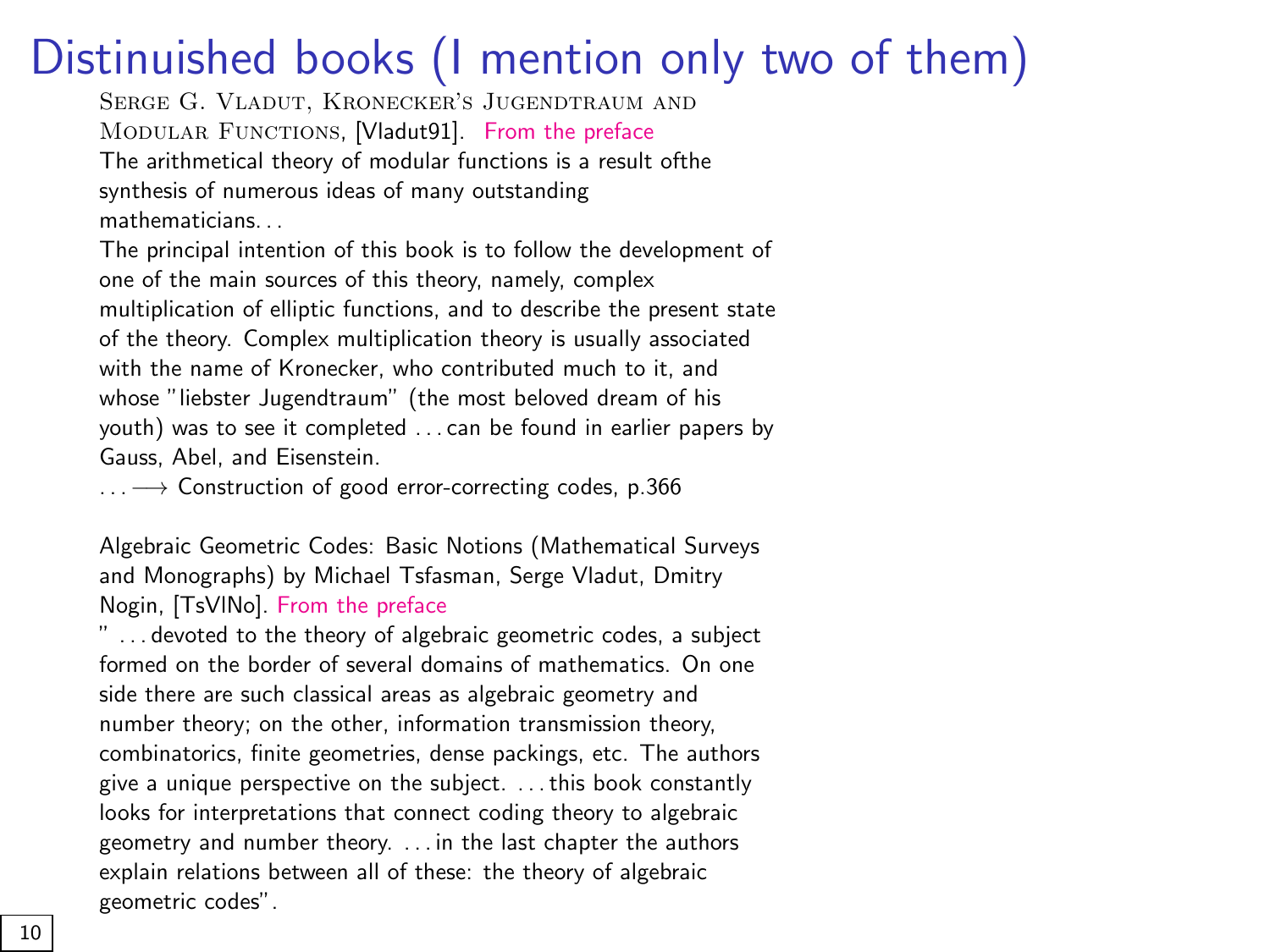# Splendid texts to teach Geo[m](#page-10-0)etric Coding Theory, [\[TsVlNo\]](#page-43-1) and previous texts

A favorite topic, and a great source of motivations is

Theorem (Ihara-Tsfasman-Zink-Drinfeld-Vladut) Let  $g = g(X)$  be the genus of X,  $n = \text{Card } X(\mathbb{F}_q)$ . Then (a)

<span id="page-10-0"></span>
$$
\liminf_{X} \frac{g}{n} \ge \frac{1}{\sqrt{q} - 1}.
$$
 (1)

(b) If q is a square, the bound  $(1)$  is exact

$$
\liminf_{X} \frac{g}{n} = \frac{1}{\sqrt{q}-1}.
$$

An important consequence is a construction of excellent families of codes  $C(D, D_0) = Ev_{X(\mathbb{F}_q)} \mathcal{L}(D)$  of divisor D, deg  $D < n$ , disjoint with  $D_0 = \sum_i x_i$ ,  $X(\mathbb{F}_q) = \{x_1, \ldots, x_n\}$ , via evaluation mapping. Let  $R = \frac{k}{n}$ ,  $\delta = \frac{d}{n}$  be the relative speed (relative distance) of transmission with the code  $C(D, D_0)$ .

**Corollarv** 

If q is a square, then  $\limsup R \geq 1 - \frac{1}{\sqrt{q}-1} - \delta.$ It suffices to substitute  $\liminf_{X}$ g  $\frac{g}{n} = \frac{1}{\sqrt{q} - 1}$  in the Riemann-Roch inequality  $k + d \ge n - g + 1$  in the form  $R + \delta \ge 1 - \frac{g}{g}$  $\frac{g}{n} + \frac{1}{n}$  $\frac{1}{n}$ , and pass to the limit.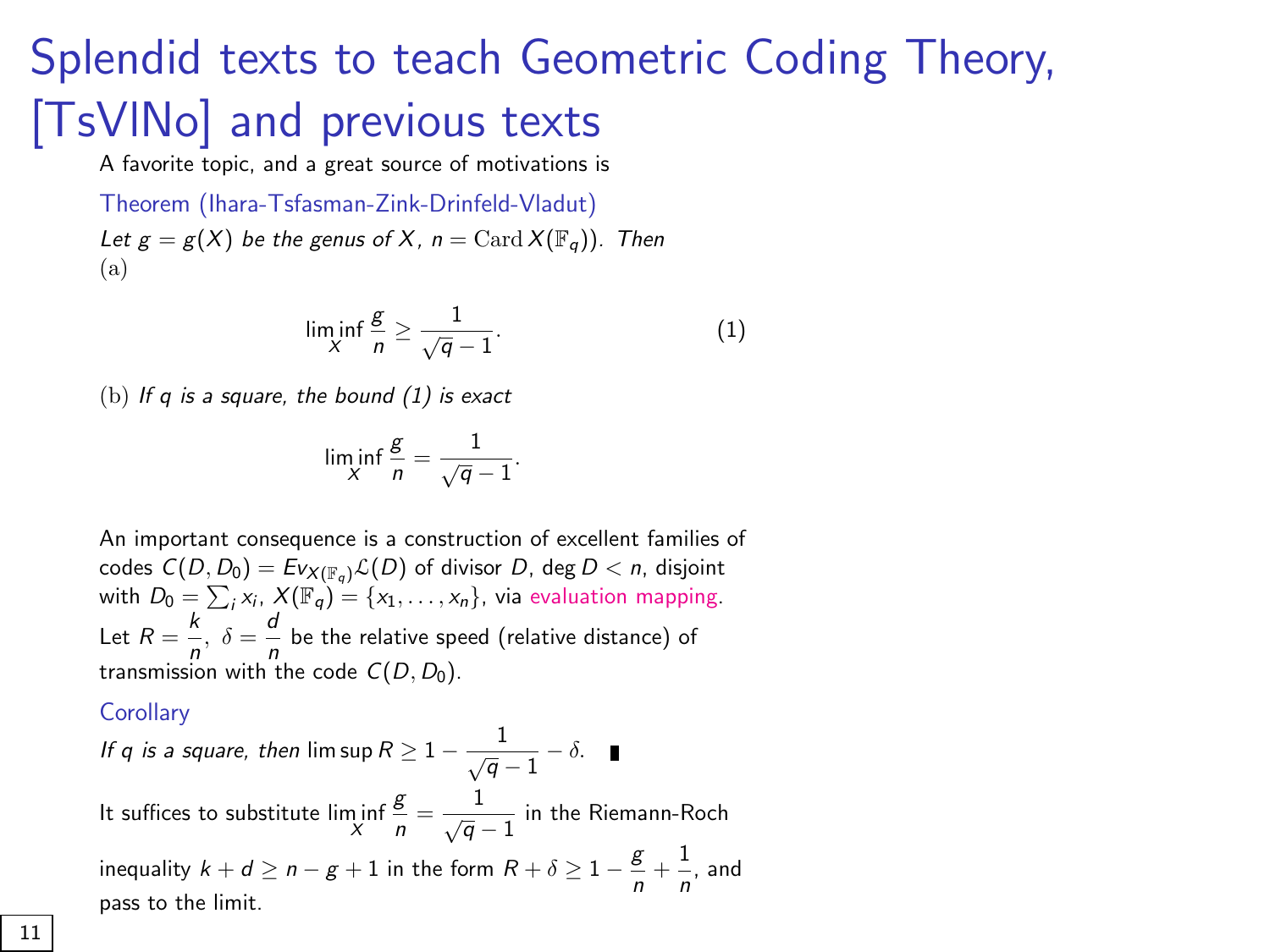For  $q = 49$ 

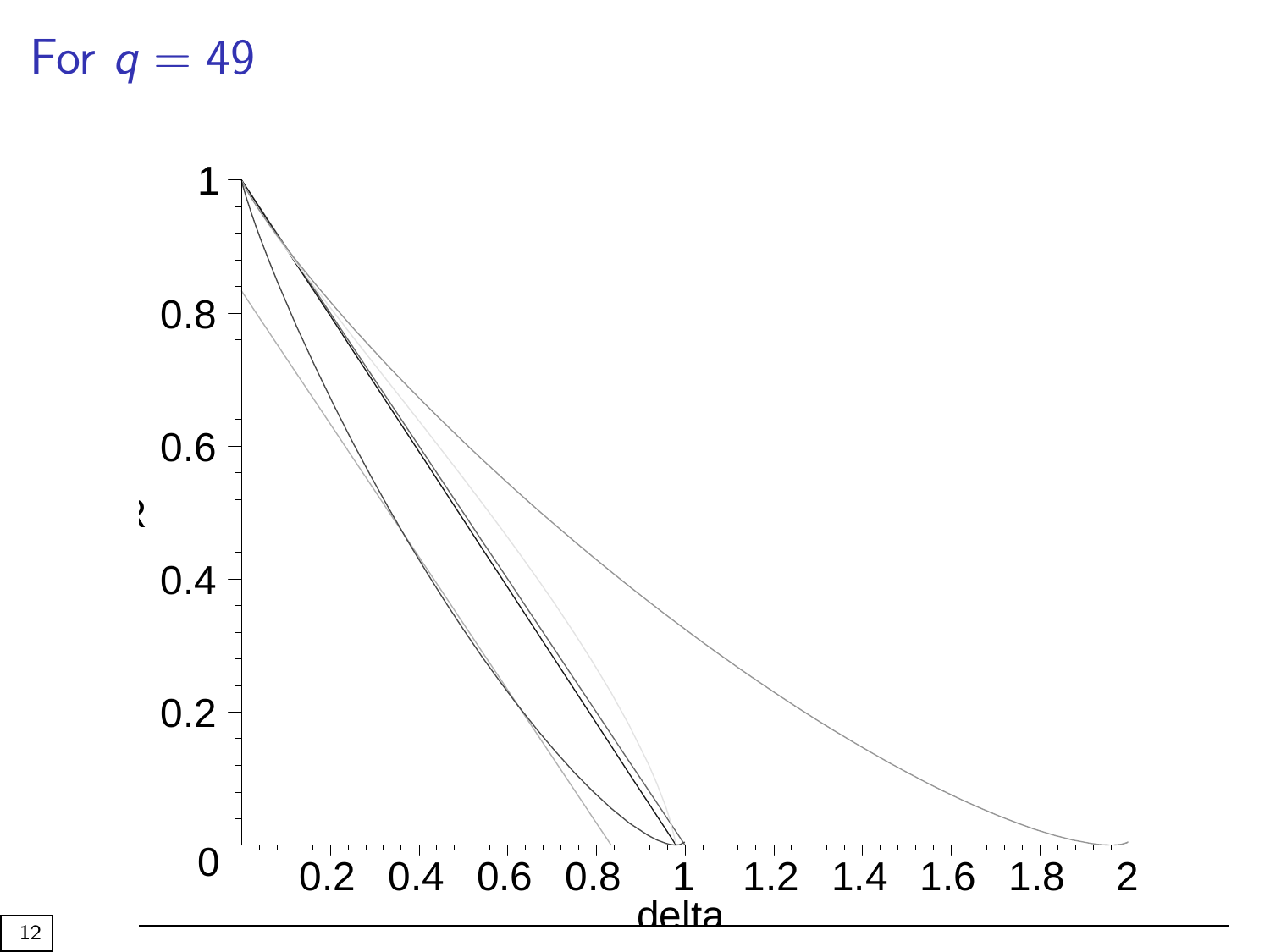#### Real-analytic and p-adic modular forms

A nice example of a bridge between real-analytic  $\leftrightarrow p$ -adic worlds comes from p-adic modular forms invented by J.-P.Serre [\[Se73\]](#page-42-0) as p-adic limits of q-expansions of modular forms with rational coefficients for  $\Gamma = SL_2(\mathbb{Z})$ , see also [\[SeCP\]](#page-42-1). The ring  $\mathcal{M}_p$  of such forms contains  $\mathcal{M} = \bigoplus_{k>0} \mathcal{M}_k(\Gamma, \mathbb{Z}) = \mathbb{Z}[E_4, E_6]$ , and it contains  $E_2 = 1 - 24 \sum_{n \geq 1} \sigma_1(n) q^n$ . On the other hand,

$$
\tilde{E}_2=-\frac{3}{\pi y}+E_2=-12S+E_2, \text{ where } S=\frac{1}{4\pi y},
$$

is a nearly holomorphic modular form (its coefficients are polynomials of S over  $\mathbb{Q}$ ). Let N be the ring of such forms. Then

$$
\tilde{E}_2|_{S=0}=E_2,
$$

and it was proved by J.-P. Serre that  $E_2$  is a p-adic modular form. Elements of the ring  $M^{\sharp} = N|_{S=0}$  are quasimodular forms. These phenomena are quite general and can be used in computations and proofs.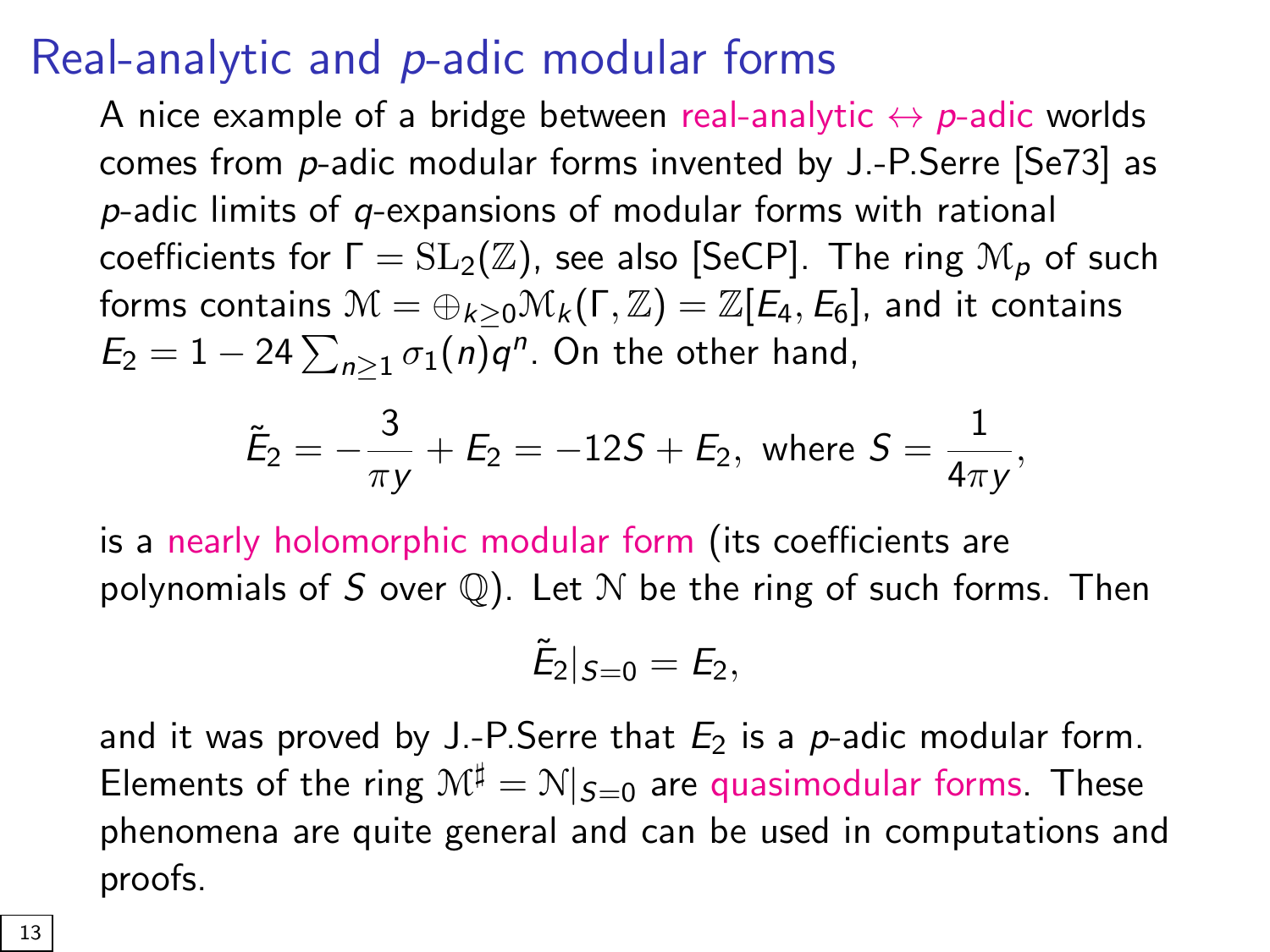Given a quasimodular form  $f$ , find a nearly holomorphic form  $\tilde{f}$  such that  $\tilde{f}|_{S=0} = f$ .

If we use the structure theorem as the polynomial ring [\[MaRo5\]](#page-40-0),

$$
\mathcal{N}=\mathbb{Q}[\tilde{E}_2,E_4,E_6],\ \mathcal{M}^\sharp=\mathbb{Q}[E_2,E_4,E_6],
$$

the answer is  $\widetilde{f}=P(\tilde{E}_2,E_4,E_6)$  for any  $f=P(E_2,E_4,E_6).$ In general, consider the derivative

$$
D=\frac{1}{2\pi i}\frac{d}{dz}=q\frac{d}{dq},
$$

then  $D$  acts on  $\mathcal{M}^{\sharp}$ . In general,  $\tilde{f}$  can be recovered from the transformation law of  $f$  (see [\[MaRo5\]](#page-40-0)): if for all  $\gamma=\begin{pmatrix} a & b \ c & d \end{pmatrix}\in\mathsf{\Gamma},$ 

$$
(cz + d)^{-k} f(\gamma z) = \sum_{t=0}^{\infty} \left(\frac{c}{cz + d}\right)^t f_t(z) = P_{z,f}(X) \text{ then}
$$
  

$$
\tilde{f} = P_{z,f}(\frac{1}{2\pi}) = P_{z,f}(-2i\pi S), \text{ where } S = \frac{1}{4\pi i}, y = \frac{1}{4\pi S}.
$$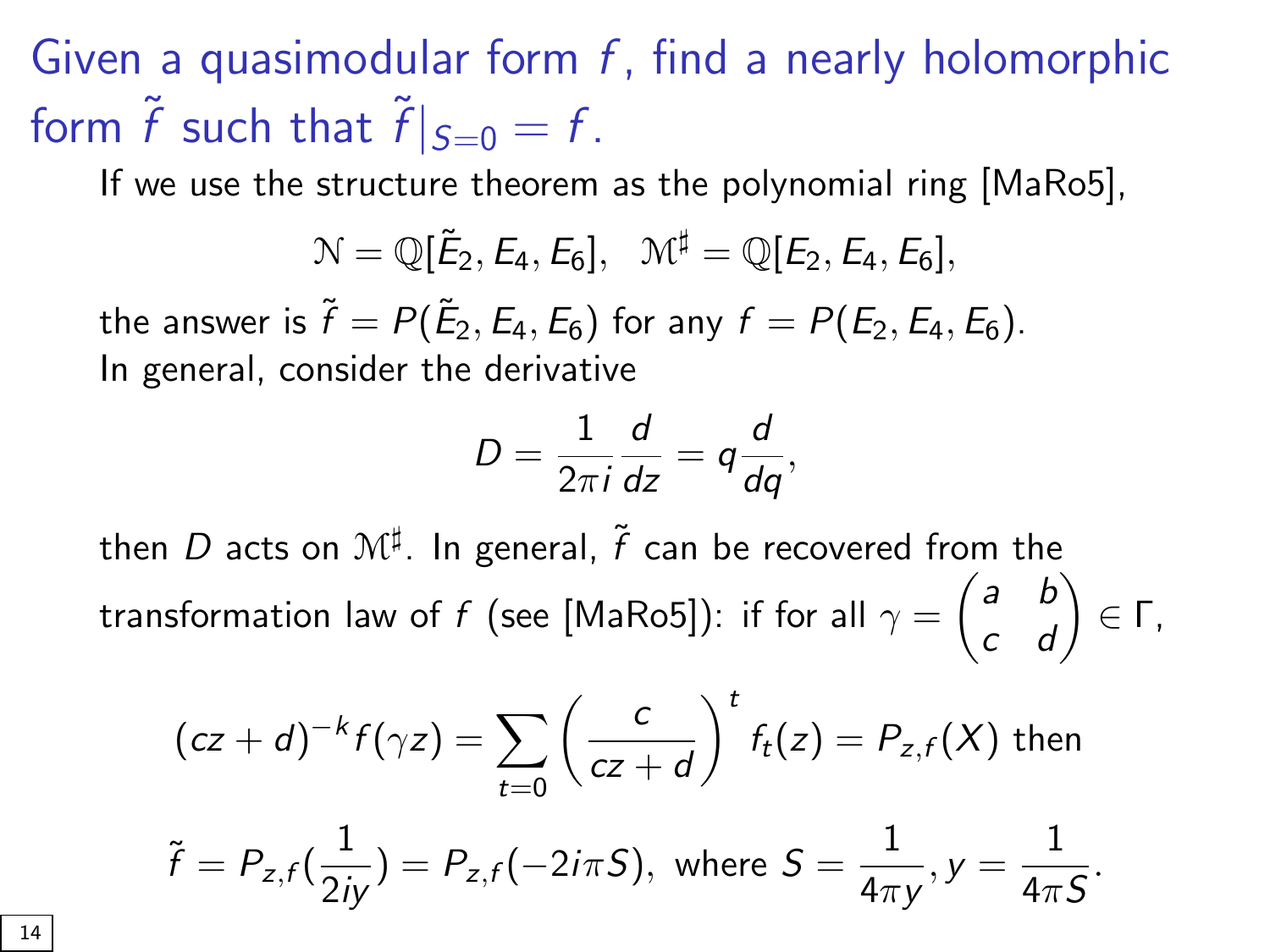Examples : (a) Serre's *p*-adic modular form  $E_2$  is quasi-modular in the following sense

The transformation law of  $f = E_2$  is

$$
(cz+d)^{-2}E_2(\gamma(z)) = E_2(z) + \frac{6}{i\pi} \left( \frac{c}{cz+d} \right) = P_{z,E_2} \left( \frac{c}{cz+d} \right),
$$

where  $P_{z, E_2}(X) = E_2(z) + \dfrac{6}{i\pi}X$  is a polynomial with holomorphic coefficients for  $X = \frac{c}{\sqrt{2\pi}}$  $\frac{c}{cz+d}$ . The same polynomial  $P_{z, E_2}(X)$  gives the corresponding nearly holomorphic function  $\tilde E_2$  as its value at  $X=-2i\pi S$ :

$$
\tilde{E}_2=-\frac{3}{\pi y}+E_2=-12S+E_2=P_{z,E_2}(\frac{1}{2iy})=P_{z,E_2}(-2i\pi S).
$$

This function has rational coefficients of  $q$  and  $S$ , so it is "algebraic".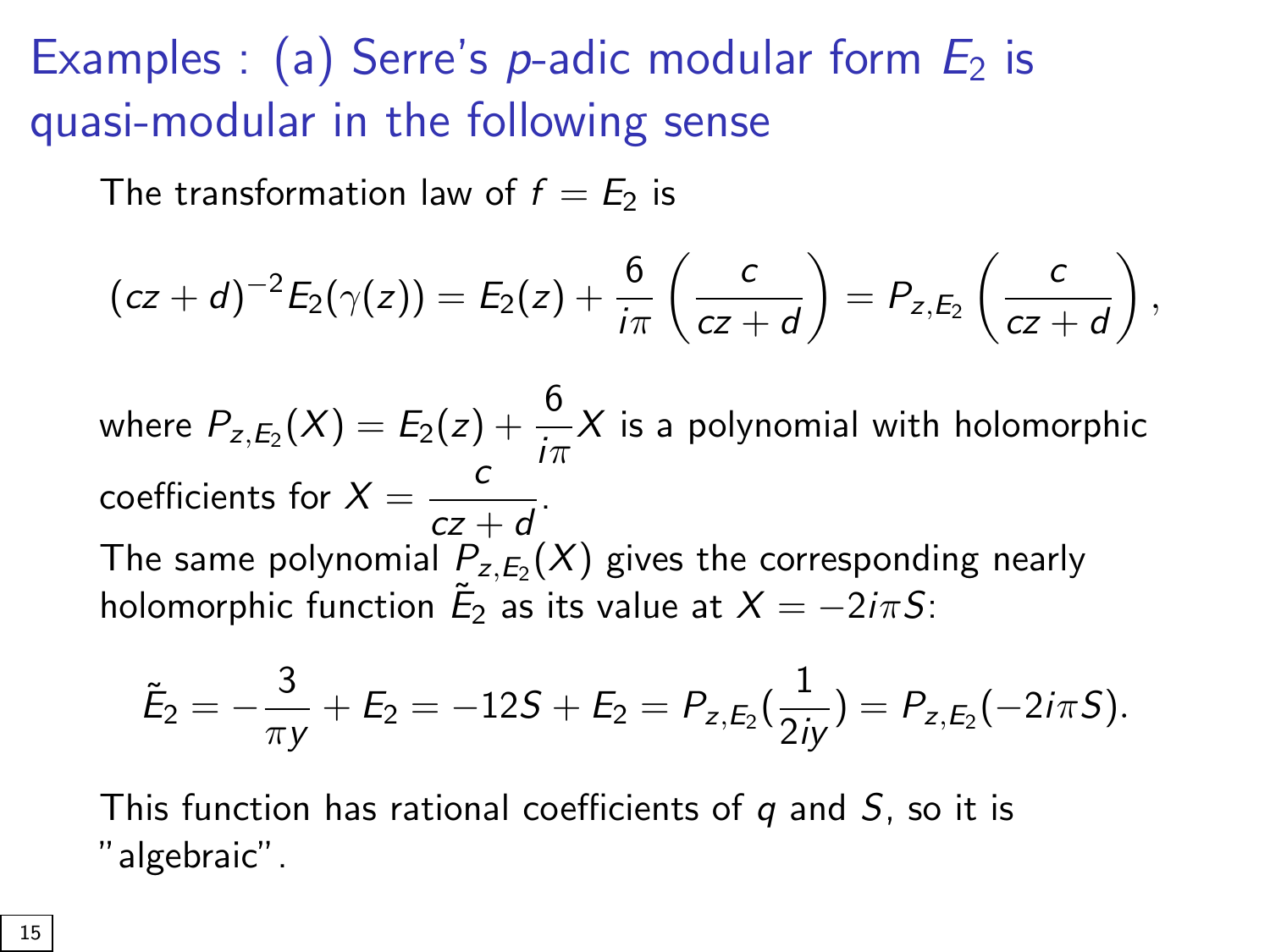# Examples : (b[\) Deriv](#page-43-2)ati[ve of a](#page-39-0) modular form is not a modular form, but it is quasi-modular (Don Zagier, 1994)

If  $f = D^r g$  where  $g \in \mathcal{M}_l(\Gamma)$  is a holomorphic modular form of weight  $\ell$ , then the transformation law of weight  $k = \ell + 2r$  is

$$
(cz+d)^{-k}D^{r}g(\gamma z) = \sum_{t=0}^{r} {r \choose t} \frac{\Gamma(r+\ell)}{\Gamma(t+\ell)} \left(\frac{1}{2\pi i} \cdot \frac{c}{cz+d}\right)^{r-t} D^{t}g(z)
$$

using p.59 of [MFDO], or [Kuz75]. In this way we get SHIMURA's differential operator

$$
\delta_{\ell}^{r}g = \widetilde{D^{r}}g = \sum_{t=0}^{r} {r \choose t} \frac{\Gamma(r+\ell)}{\Gamma(r-t+\ell)} (2\pi i)^{-t} (-2\pi iS)^{t} D^{r-t} g(z)
$$

$$
= \sum_{t=0}^{r} {r \choose t} \frac{\Gamma(r+\ell)}{\Gamma(r-t+\ell)} (-S)^{t} D^{r-t} g(z), \text{ where } S = \frac{1}{4\pi y},
$$

which preserves the rationality of the coefficients of  $S$  and  $q$ . It comes from the above transformation law of  $D^r g$  with

$$
X = \frac{c}{cz+d}
$$
 replaced by  $-2\pi iS$ :  
\n
$$
P_{z,D'g}(X) = \sum_{t=0}^{C} {r \choose t} \frac{\Gamma(r+\ell)}{\Gamma(t+\ell)} (X/2\pi i)^{r-t} D^t g(z).
$$

A conceptual explanation of this real-analytic  $\leftrightarrow$  p-adic bridge comes from the algebraic GAUSS-MANIN connection (due to GROTHENDIECK in higher dimensions, see [Gr66], [KaOd68])[,](#page-38-0) and expressed via  $\delta_{\ell}^{r}$  in the Siegel case in [Ha81], p.111 ).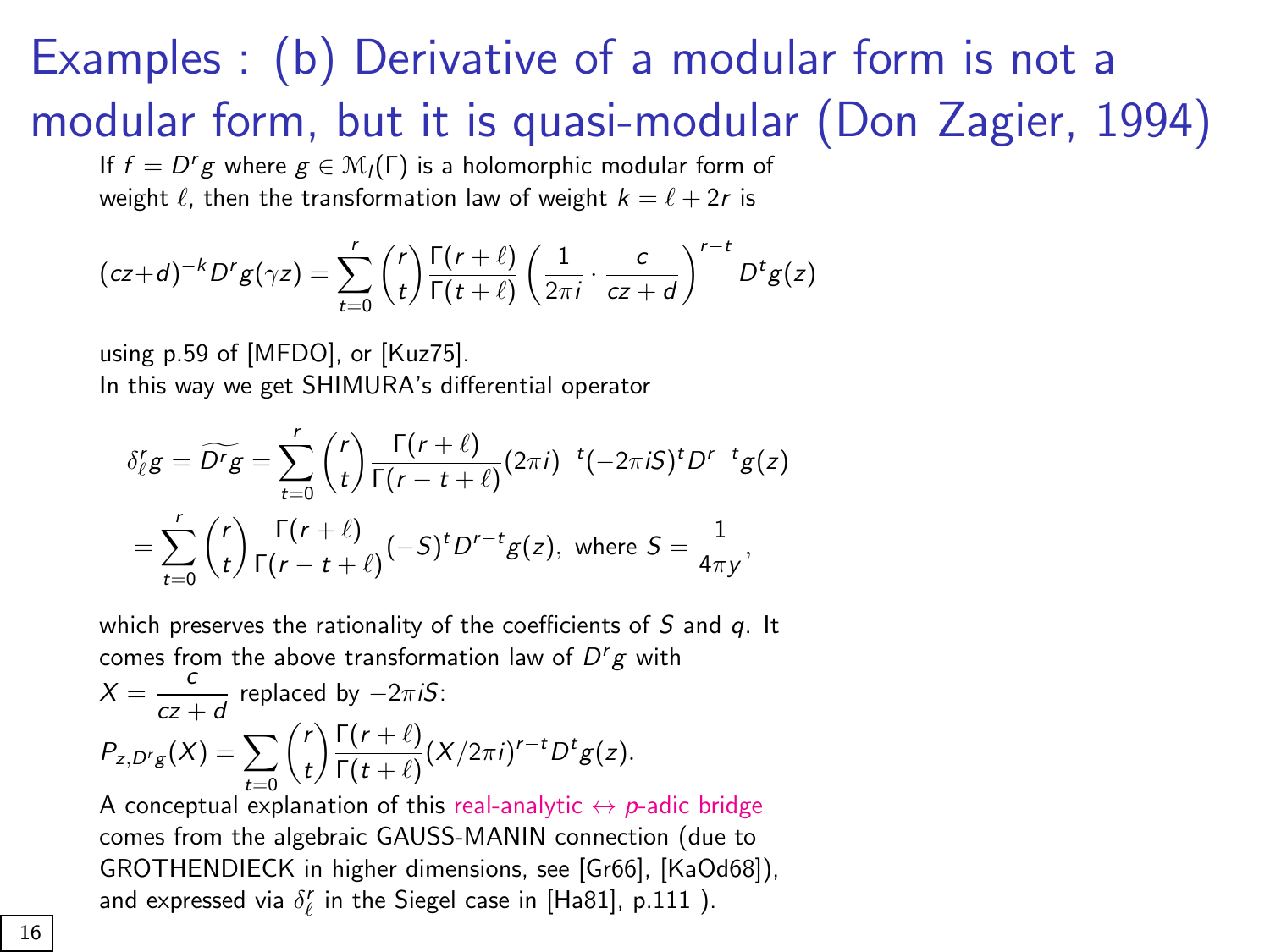# Using algebraic and *p*-adic modular forms in computations

There are several methods to compute various L-values attached to Siegel modular forms using Petersson products of holomorphic and nearly-holomorphic Siegel modular forms :

#### the Rankin-Selberg method,

#### the doubling method (pull-back method).

A well-known example is the standard zeta function  $D(s, f, \chi)$  of a Siegel cusp eigenform  $f \in \mathcal{S}_k^n(\Gamma)$  of genus n (with local factors of degree  $2n + 1$ ) and  $\chi$  a Dirichlet character.

**Theorem** (the case of even genus  $n$  (Courtieu-A.P.), via the Rankin-Selberg method) gives a p-adic interpolation of the normailzed critical values  $D^*(s, f, \chi)$  using Andrianov-Kalinin integral representation of these values  $1 + n - k \leq s \leq k - n$ through the Petersson product  $\langle f, \theta_{\mathcal{T}_0} \delta^r E \rangle$  where  $\delta^r$  is a certain composition of Maass-Shimura differential operators,  $\theta_{\mathcal{T}_0}$  a theta-series of weight  $n/2$ , attached to a fixed  $n \times n$  matrix  $T_0$ . Theorem (the general case (by Boecherer-Schmidt), via the doubling method ) uses Boecherer–Garrett–Shimura identity (a  $\overline{17}$  pull-back formula)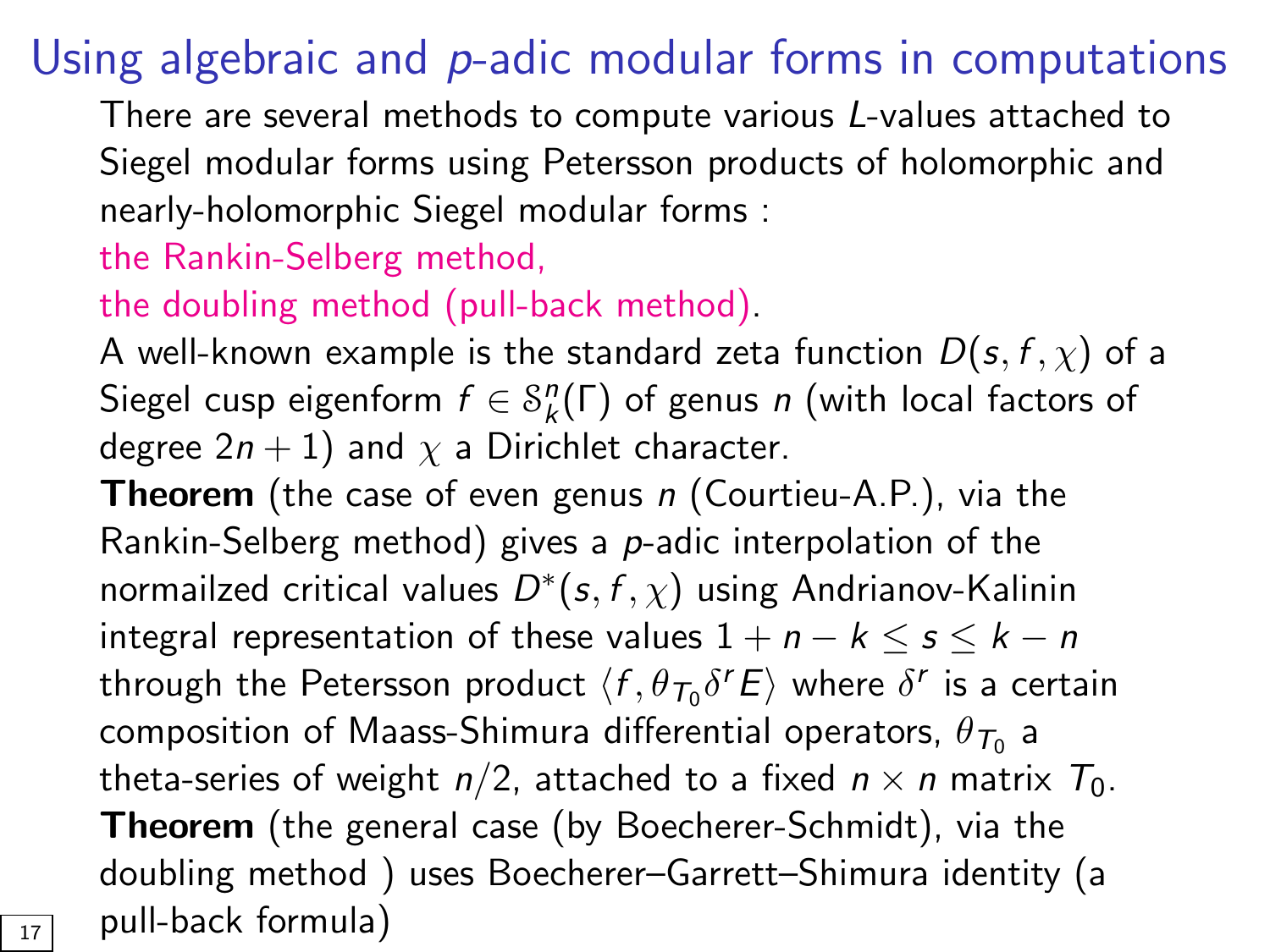# A pull-back formula

allows to compute the critical values through certain double Petersson product by integrating over  $z \in \mathbb{H}_n$  the identity:

$$
\Lambda(I+2s,\chi)D(I+2s-n,f,\chi)f=\big\langle f(w),E_{I,\nu,\chi,s}^{2n}(\text{diag}[z,w])\big\rangle_w.
$$

Here  $k = l + v$ ,  $v \ge 0$ ,  $\Lambda(l + 2s, \chi)$  is a product of special values of Dirichlet L-functions and Γ-functions,  $E_{l,\nu,\chi,s}^{2n}$  a higher twist of a Siegel-Eisensteinseries on  $(z, w) \in \mathbb{H}_n \times \mathbb{H}_n$  (see [[Boe85\],](#page-36-0) [\[Boe-Schm\]](#page-37-0)).

A p-adic construction uses congruences for the L-values, expressed through the Fourier coefficients of the Siegel modular forms and nearly-modular forms.

We indicate a new approach of computing the Petersson products and L-values, using an injection of algebraic nearly holomorphic modular forms into p-adic modular forms.

Applications to families of Siegel modular forms are given.

As a consequence, explicit two-parameter families are constructed.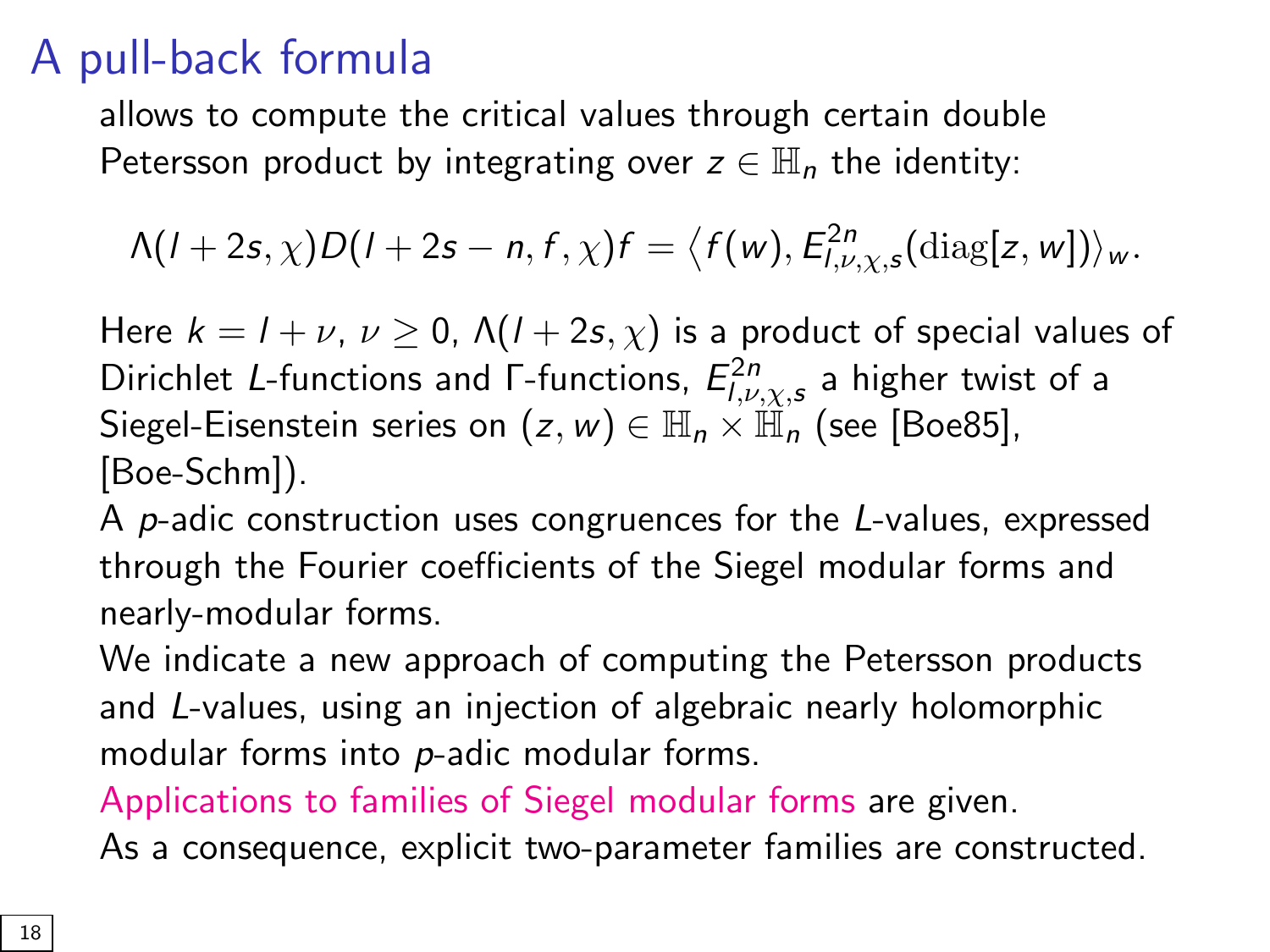# A recent discovery by Takashi Ichikawa (Saga University), [\[Ich12\]](#page-38-1), J. reine angew. Math., [\[Ich13\]](#page-38-2)

allows to inject nearly-holomorphic arithmetical (vector valued) Siegel modular forms into p-adic modular forms.

Via the Fourier expansions, the image of this injection is represented by certain quasimodular holomorphic forms like  $E_2 = 1 - 24 \sum \sigma_1(n) q^n$ , with algebraic Fourier expansions. n≥1

This description provides many advantages, both computational and theoretical, in the study of algebraic parts of Petersson products and L-values, which we would like to develop here. This work is related to a recent preprint [\[BoeNa13\]](#page-36-1) by S. Boecherer and Shoyu Nagaoka where it is shown that Siegel modular forms of level  $\Gamma_0(p^m)$  are  $p$ -adic modular forms. Moreover they show that derivatives of such Siegel modular forms are p-adic. Parts of these results are also valid for vector-valued modular forms.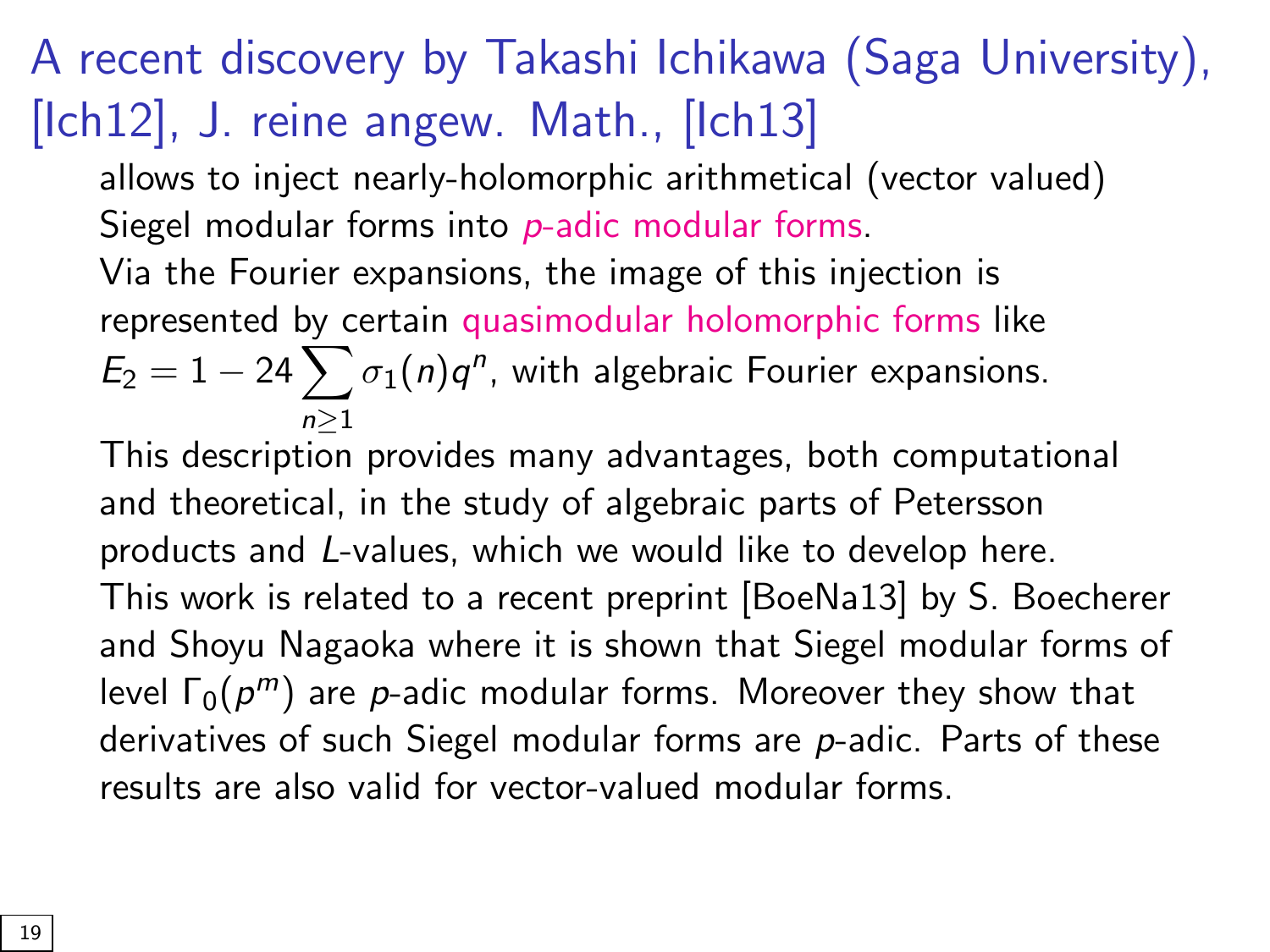# Arithmetical nearly-holomorphic Siegel modular forms, see [\[MMJ05\]](#page-41-0)

Nearly-holomorphic Siegel modular forms over a subfield  $k$  of  $\mathbb C$  are certain  $\mathbb{C}^d$ -valued smooth functions  $f$  of  $Z=X+$  $\sqrt{-1}Y \in \mathbb{H}_n$ given by the following expression

$$
f(Z) = \sum_T P_T(S)q^T,
$$

where T runs through the set  $B_n$  of all half-integral semi-positive matricies,  $S = (4\pi Y)^{-1}$  a symmetric matrix,  $\mathbb{q}^{\mathcal{T}} = \exp (2\pi \sqrt{-1}\mathrm{tr}(\mathcal{T} Z))$ ,  $\mathsf{P}_{\mathcal{T}}(S)$  are vectors of degree  $d$  whose entries are polynomials over  $k$  of the entries of  $S$ .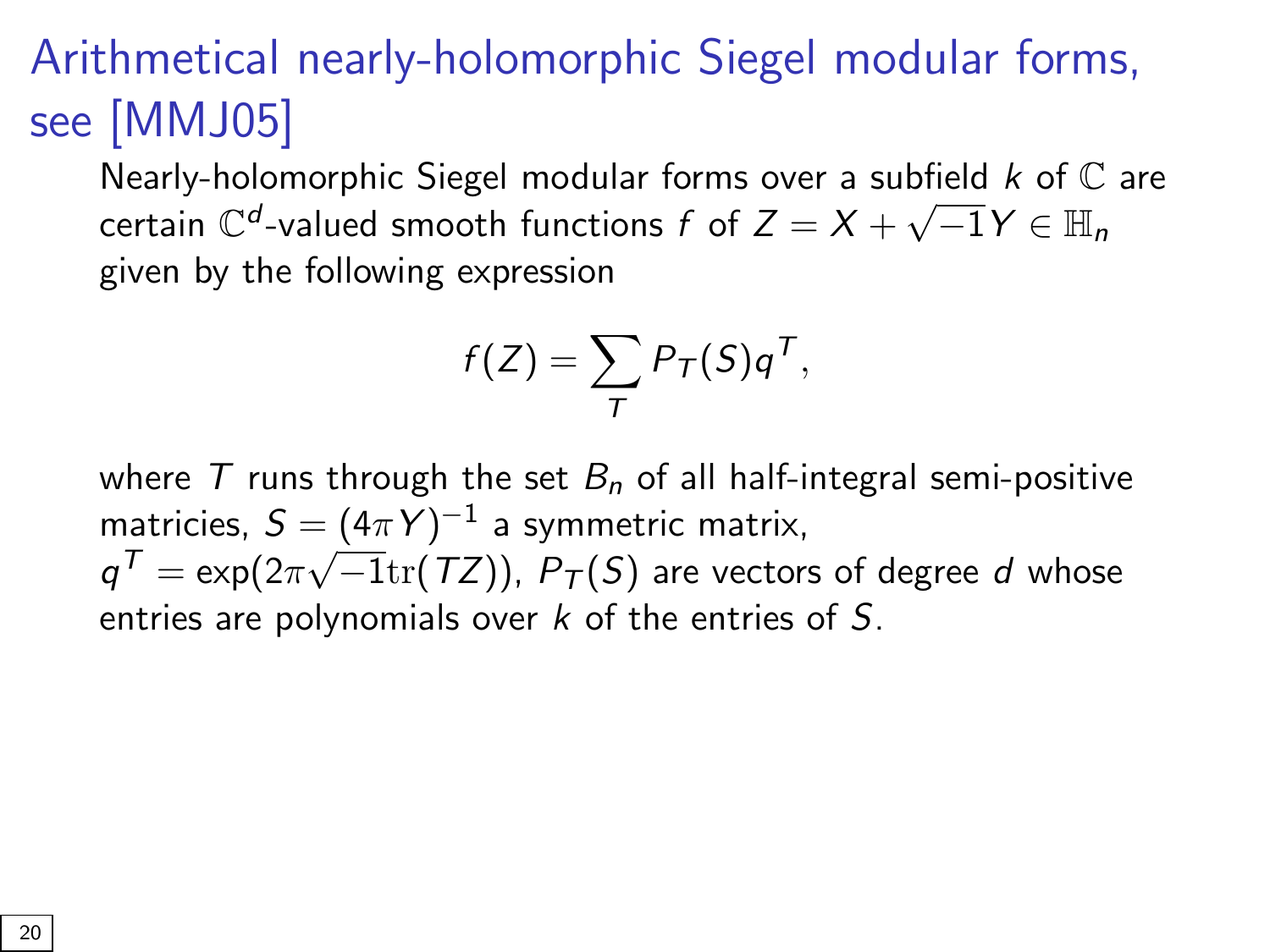#### Formal Fourier expansions over a commutative ring A

Algebraically we may use the notation

$$
q^{\mathcal{T}} = \prod_{i=1}^n q_{ii}^{\mathcal{T}_{ii}} \prod_{i < j} q_{ij}^{2\mathcal{T}_{ij}} \in A[\![q_{11}, \ldots, q_{nn}]\!][q_{ij}, q_{ij}^{-1}]_{i,j=1,\cdots,n}
$$

(with  $q^{\mathcal{T}} = \exp(2\pi i \text{tr}(\mathcal{T} Z))$ ,  $q_{ij} = \exp(2\pi (\sqrt{-1} Z_{i,j}))$  for  $A = \mathbb{C}$ ). The elements  $\pmb{q}^{\pmb{T}}$  form a multiplicative semi-group so that  $q^{ {\cal T}_1} \cdot q^{ {\cal T}_2} = q^{ {\cal T}_1 + {\cal T}_2}$ , and one may consider  $f$  as a formal q-expansion over an arbitrary ring A via elements of the semi group algebra  $A\llbracket q^{B_n} \rrbracket.$ Algebraic definition:  $f \in S_e(Sym^2(A^n), A\llbracket q^{B_n} \rrbracket^d)$ , where  $S_e$ denotes the A-polynomial mappings of degree e on symmetric matricies  $S\in Sym^2(A^n)$  of order n with vector values in  $A\llbracket q^{B_n}\rrbracket^d$ .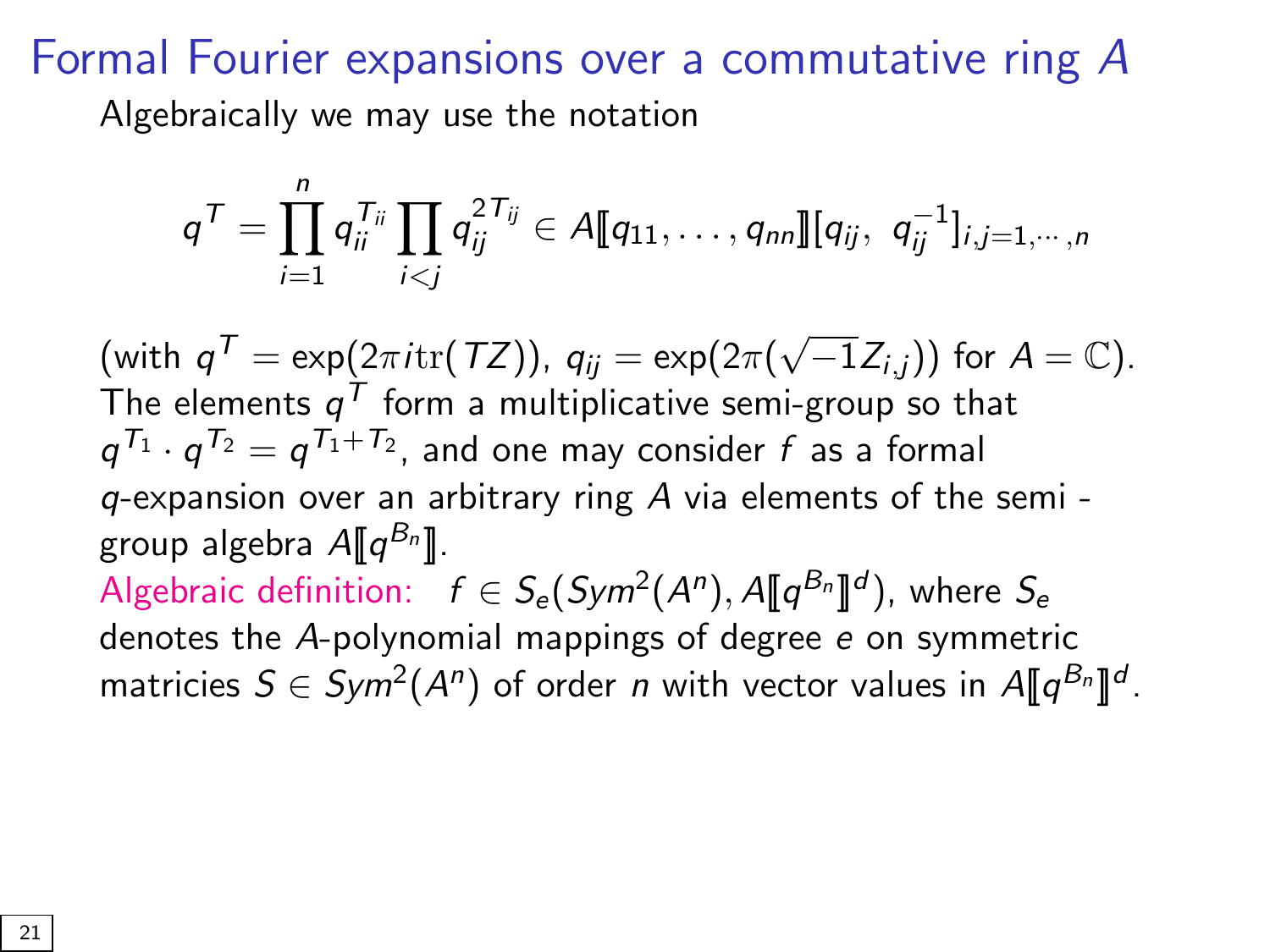#### Computing the Petersson products

The Petersson product of a given modular form  $f(Z)=\sum_{T}\mathsf{a}_T\mathsf{q}^{\textsf{T}}_{|-\tau}\in\mathcal{M}\subset\mathcal{M}_\rho(\bar{\mathbb{Q}})$  by another modular form  $h(Z)=\sum_{\mathcal{T}} b_{\mathcal{T}} q^{\mathcal{T}} \in \mathcal{M} \subset \mathcal{M}_{\rho^*}(\bar{\mathbb{Q}})$  produces a linear form

$$
\ell_f: h \mapsto \frac{\langle f, h \rangle}{\langle f, f \rangle}
$$

defined over a subfield  $k \subset \overline{Q}$ . Thus  $\ell_f$  can be expressed through the Fourier coefficients of h in the case when there is a finite basis of the dual space consisting of certain Fourier coefficients:

$$
\ell_{\mathcal{T}_i}: h \mapsto b_{\mathcal{T}_i} \ \ (i=1, \ n).
$$

It follows that  $\ell_f (h) = \sum_i \gamma_i b_{\mathcal{T}_i},$  where  $\gamma_i \in k.$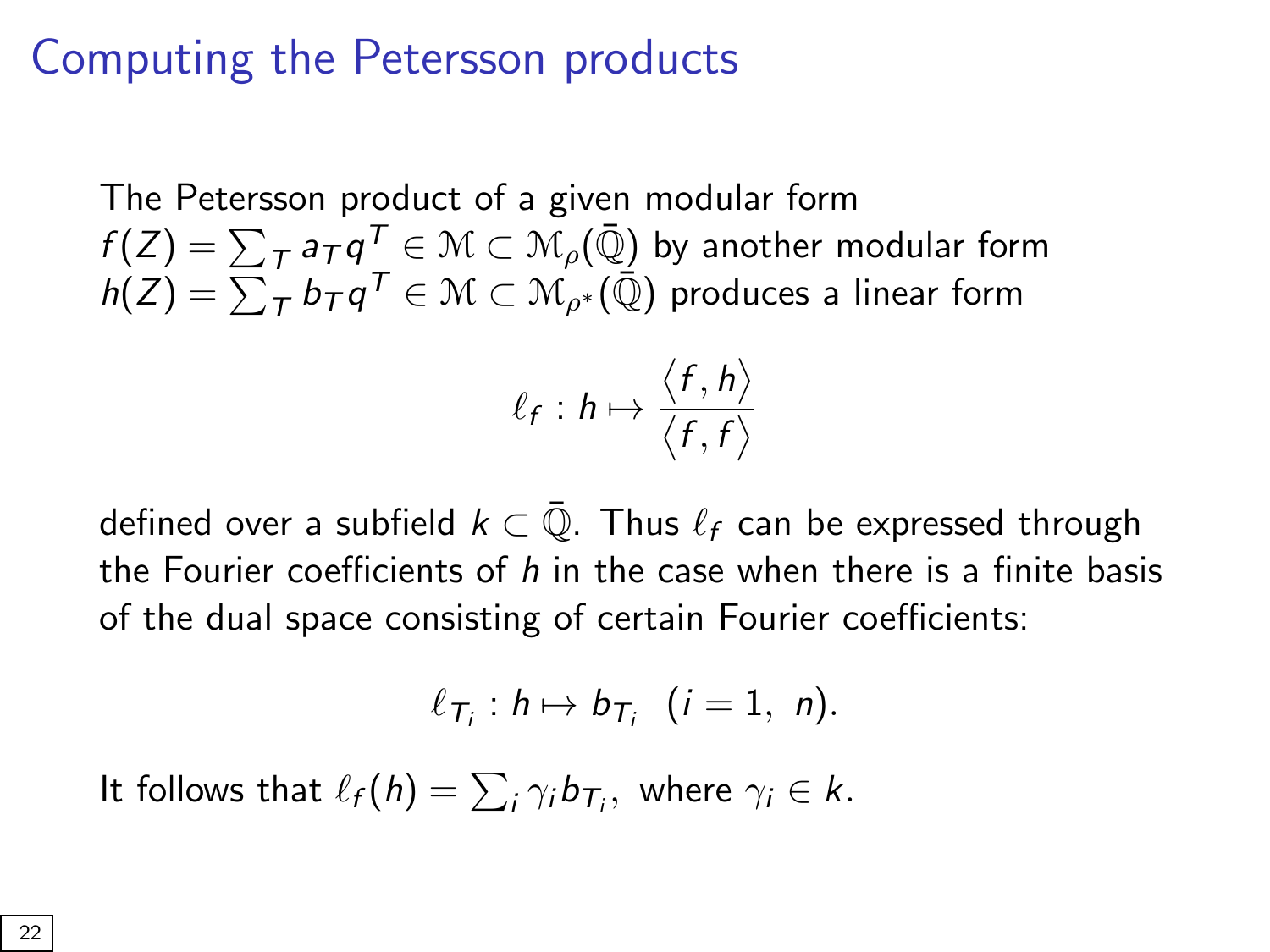#### Complex and p-adic L-functions

There exist two kinds of L-functions

► Complex L-functions (Euler products) on  $\mathbb{C} = \mathrm{Hom}(\mathbb{R}^*_+, \mathbb{C}^*)$ .

p-adic L-functions (Mellin transforms  $L_{\mu}$  of p-adic measures) Both are used in order to obtain a number (L-value) from an automorphic form. Usually such a number is algebraic (after normalization) via the embeddings

$$
\overline{\mathbb{Q}} \hookrightarrow \mathbb{C}, \ \ \overline{\mathbb{Q}} \hookrightarrow \mathbb{C}_{p} = \widehat{\overline{\mathbb{Q}}}_{p}.
$$

How to define and to compute p-adic L-functions?

The Mellin transform of a  $p$ -adic distribution  $\mu$  on  $\mathbb{Z}_p^*$  gives an analytic function on the group of p-adic characters

$$
x\mapsto L_{\mu}(x)=\int_{\mathbb{Z}_p^*}x(y)d\mu,\ \ x\in X_{\mathbb{Z}_p^*}=\mathrm{Hom}_{cont}(\mathbb{Z}_p^*,\mathbb{C}_p^*).
$$

A general idea is to construct  $p$ -adic measures directly from Fourier coefficients of modular forms proving Kummer-type congruences for L-values. Here is a new method to construct  $\overline{p}$  p-adic L-functions via quasimodulat forms: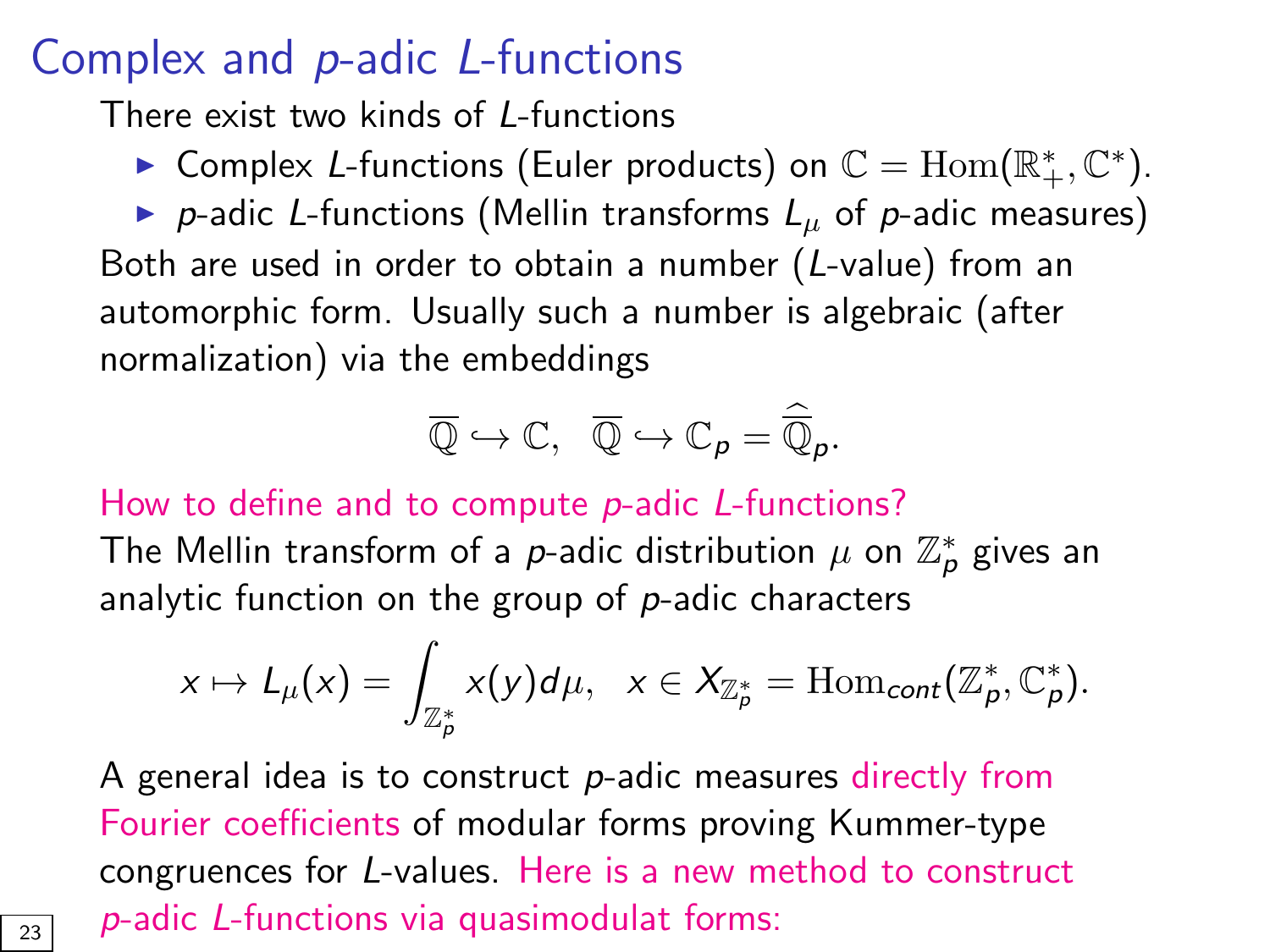# How to prove Kummer-type congruences using the Fourier coefficients?

Suppose that we are given some *L*-function  $L_f^*(s,\chi)$  attached to a Siegel modular form  $f$  and assume that for infinitely many "critical pairs"  $(s_i, \chi_i)$  one has an integral representation  $\mathcal{L}_f^*(s_j,\chi_j)=\big\langle f,h_j\big\rangle\,\Big|$  with all  $h_j=\sum_{\mathcal{T}}b_{j,\mathcal{T}}q^{\mathcal{T}}\in\mathcal{M}$  in a certain finite-dimensional space M containing f and defined over  $\bar{\mathbb{Q}}$ .

We want to prove the following Kummer-type congruences:

$$
\forall x \in \mathbb{Z}_p^* \sum_j \beta_j \chi_j x^{k_j} \equiv 0 \mod p^N \Longrightarrow \sum_j \beta_j \frac{L_f^*(s_j, \chi_j)}{\langle f, f \rangle} \equiv 0 \mod p^N.
$$

for any choice of 
$$
\beta_j \in \overline{\mathbb{Q}}
$$
,  $k_j = \begin{cases} s_j - s_0 & \text{if } s_0 = \min_j s_j \text{ or} \\ k_j = s_0 - s_j & \text{if } s_0 = \max_j s_j. \end{cases}$ 

Using the above expression for  $\ell_f (h_j) = \sum \ell_i$ i  $\gamma_{i,j} b_{j, T_i}$ , the above congruences reduce to

$$
\sum_{i,j} \gamma_{i,j} \beta_j b_{j,T_i} \equiv 0 \mod p^N.
$$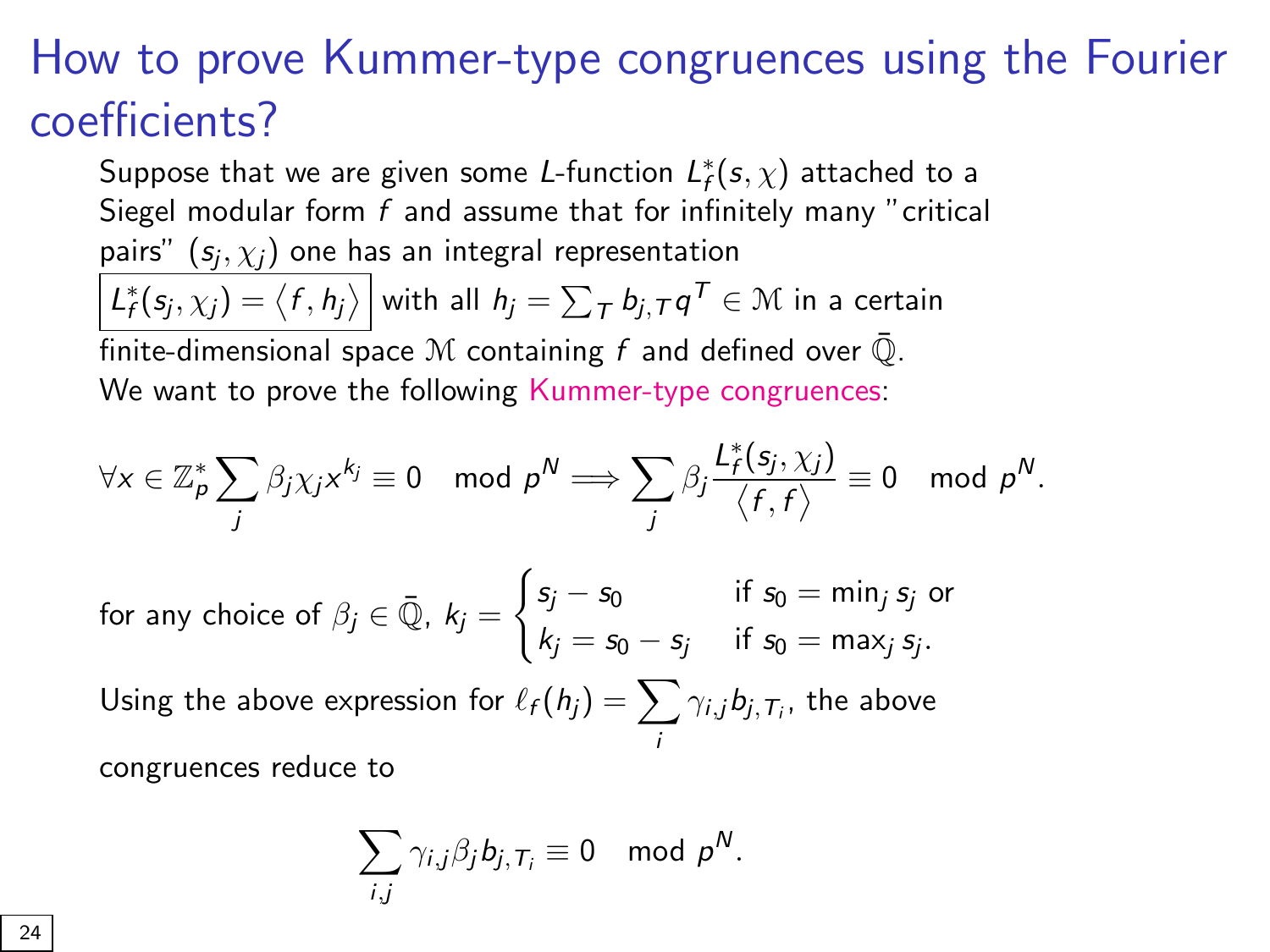#### Reduction to a finite dimensional case

In order to prove the congruences

$$
\sum_{i,j} \gamma_{i,j} \beta_j b_{j,T_i} \equiv 0 \mod p^N.
$$

in general we use the functions  $h_i$  which belong only to a certain infinite dimensional  $\overline{\mathbb{Q}}$ -vector space  $\mathcal{M} = \mathcal{M}(\overline{\mathbb{Q}})$ 

$$
\mathcal{M}(\overline{\mathbb{Q}}) := \bigcup_{m \geq 0} \mathcal{M}_{\rho^*}(Np^m, \overline{\mathbb{Q}}).
$$

Starting from the functions  $h_j$ , we use their caracteristic projection  $\pi=\pi^{\alpha}$  on the characteristic subspace  $\mathcal{M}^{\alpha}$  (of generalized eigenvectors) associated to a non-zero eigenvalue  $\alpha$  Atkin's U-operator on  $f$  which turns out to be of fixed finite dimension so that for all j,  $\pi^{\alpha}(h_j) \in \mathcal{M}^{\alpha}$ .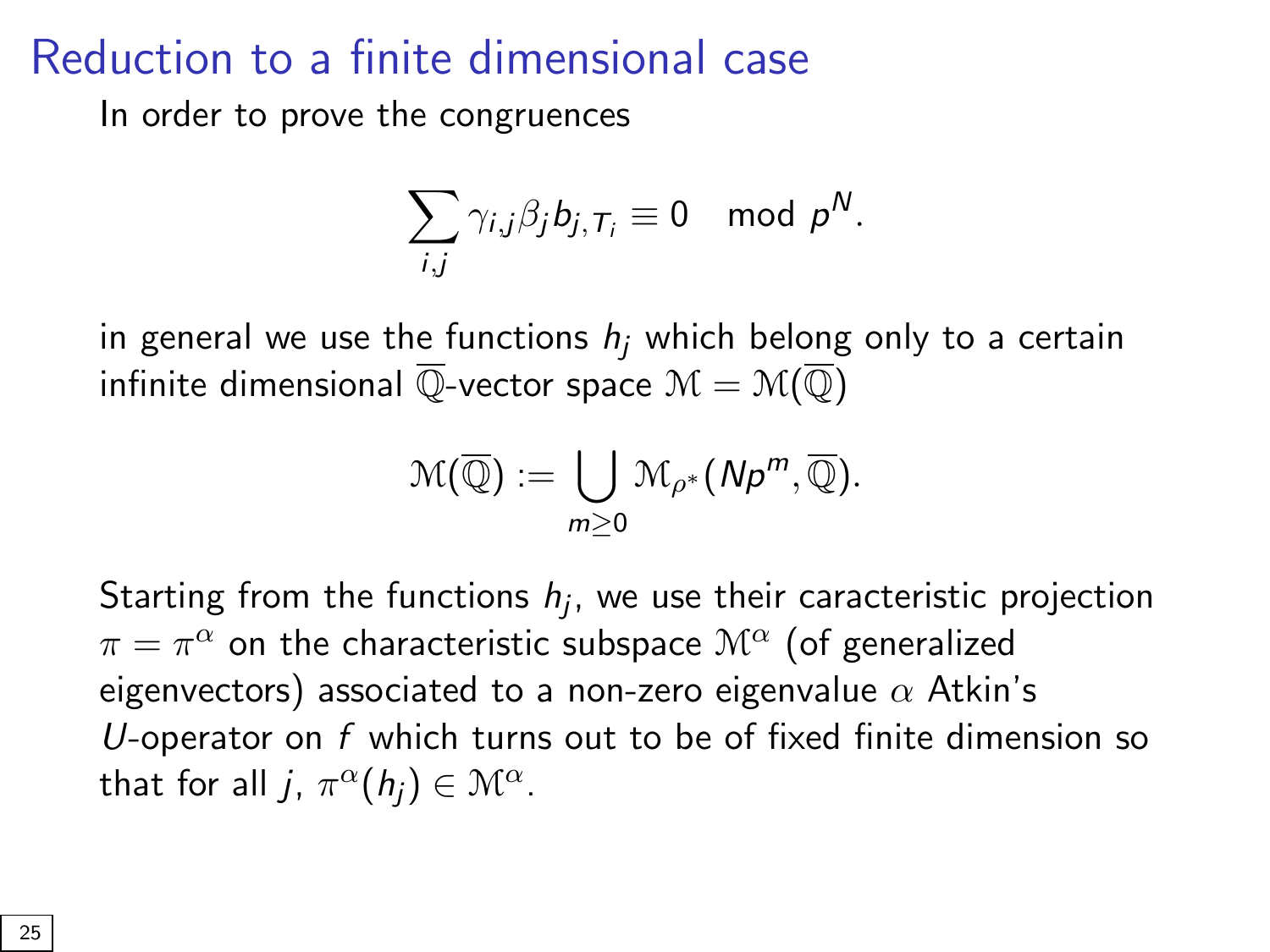# From holomorphic to nearly holomorphic and p-adic modular forms, see [\[MMJ02\]](#page-41-1)

Next we explain, how to treat the functions  $h_i$  which belong to a certain infinite dimensional  $\overline{\mathbb{Q}}$ -vector space  $\mathcal{N} \subset \mathcal{N}_o(\overline{\mathbb{Q}})$  (of nearly holomorphic modular forms).

Usually,  $h_j$  can be expressed through the functions  $\delta^{k_j}(\varphi_0(\chi_j))$  for a certain non-negative power  $k_i$  of the Maass-Shimura-type differential operator applied to a holomorphic form  $\varphi_0(\chi_i)$ .

Then the idea is to proceed in two steps:

1) to pass from the infinite dimensional  $\overline{\mathbb{O}}$ -vector space  $\mathcal{N} = \mathcal{N}(\overline{\mathbb{O}})$ of nearly holomorphic modular forms,

$$
\mathcal{N}(\overline{\mathbb{Q}}) := \bigcup_{m \geq 0} \mathcal{N}_{k,r}(Np^m, \overline{\mathbb{Q}}) \text{ (of the depth } r).
$$

to a fixed finite dimensional characteristic subspace  $\mathcal{N}^{\alpha} \subset \mathcal{N}(N_p)$  of  $U_p$  in the same way as for the holomorphic forms. This step controls Petersson products using conjugate  $f^0$  of an eigenfunction  $f_0$  of  $U(p)$ :

$$
\langle f^0,h\rangle=\alpha^{-m}\langle f^0,|U(p)^mh\rangle=\langle f^0,\pi^{\alpha}(h)\rangle.
$$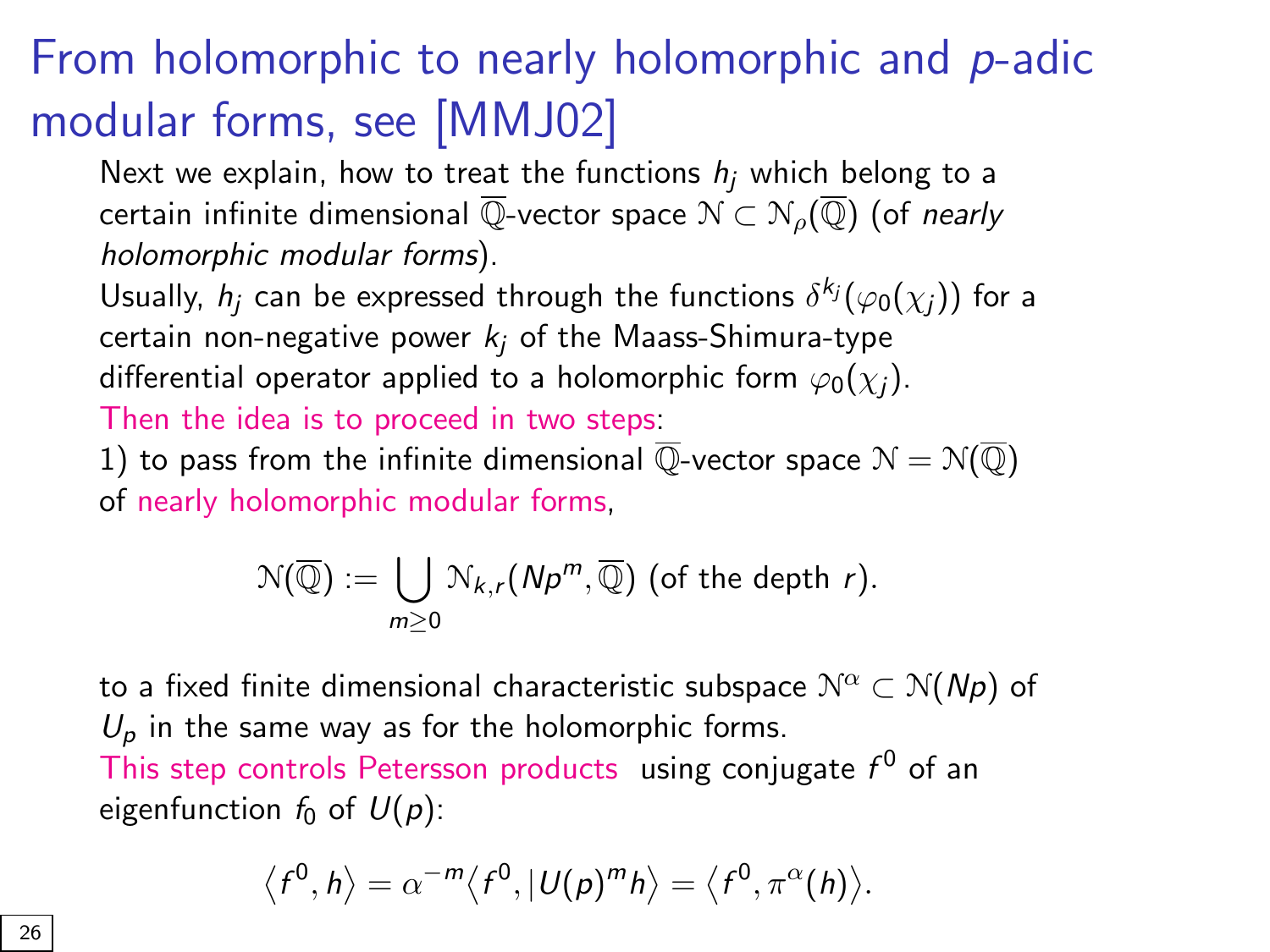# From holomorphic to nearly holomorphic and p-adic modular forms (continued)

2) To apply Ichikawa's mapping  $\iota_p : \mathcal{N}(N_p) \to \mathcal{M}_p(N_p)$  to a certain space  $\mathcal{M}_p(Np)$  of p-adic Siegel modular forms. Assume algebraically,

$$
h_j = \sum_T b_{j,T}(S)q^T \mapsto \kappa(h_j) = \sum_T b_{j,T}(0)q^T,
$$

which is also a certain Siegel quasi-modular form. Under this mapping, computation become much easier, as the action of  $\delta^{k_j}$ becomes simply a  $k_i$ -power of the Ramanujan  $\Theta$ -operator

$$
\Theta:\sum_{\mathcal{T}}b_{\mathcal{T}}q^{\mathcal{T}}\mapsto \sum_{\mathcal{T}}\det(\mathcal{T})b_{\mathcal{T}}q^{\mathcal{T}},
$$

in the scalar-value[d case. In t](#page-36-1)he vector-valued case such operators were studied in [BoeNa13].

After this step, proving the Kummer-type congruences reduces to those for the Fourier coefficients the quasimodular forms  $\kappa(h_i(\chi_i))$ which can be explicitely evaluated using the Θ-operator.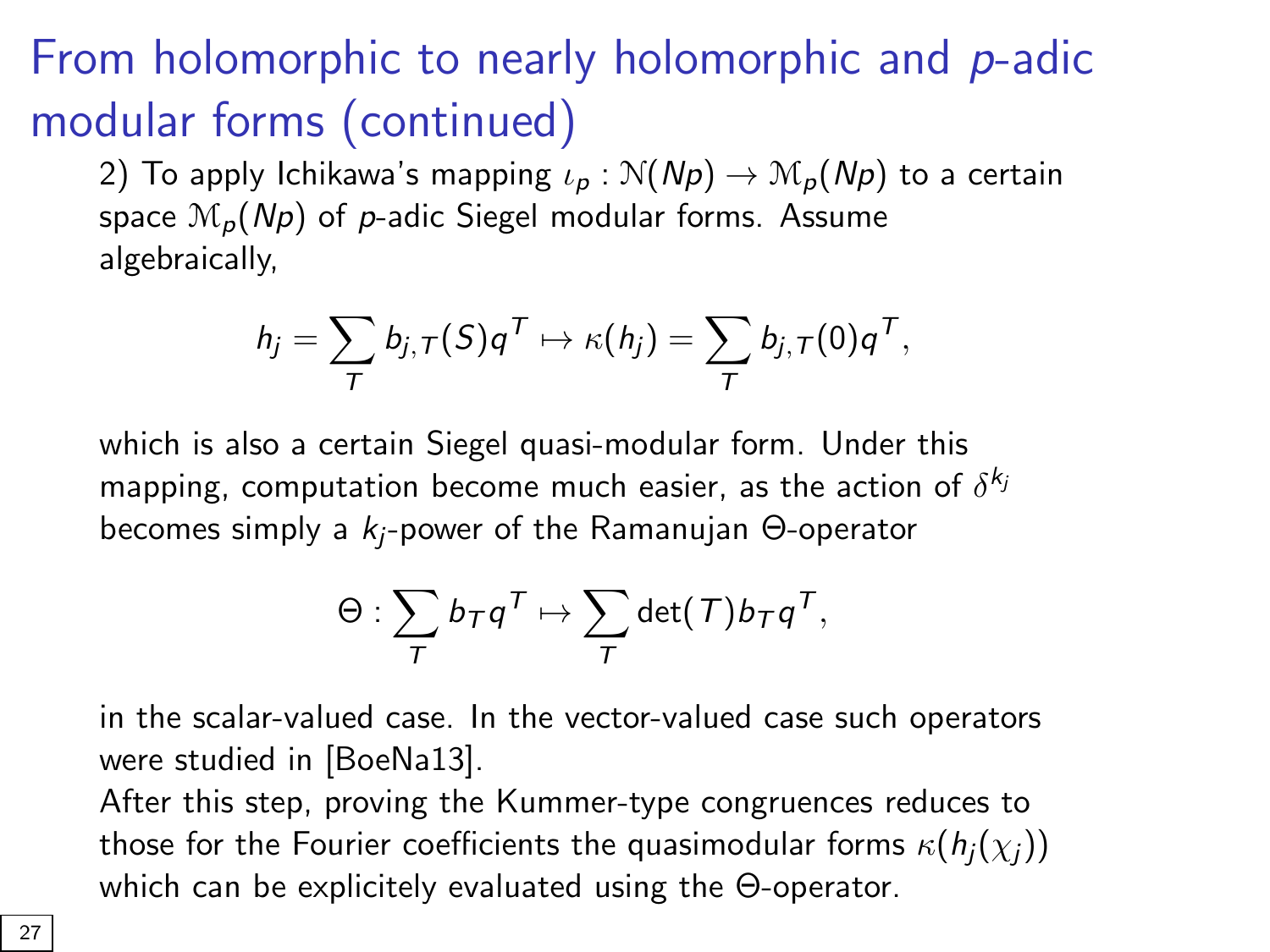#### Computing with Siegel modular forms over a ring A

There are several types of Siegel modular forms (vector-valued, nearly-holomorphic, quasi-modular, p-adic). Consider modular forms over a ring  $A = \mathbb{C}, \mathbb{C}_p, \Lambda = \mathbb{Z}_p[[T]], \cdots$  as certain formal Fourier expansions over A.

Let us fix the congruence subgroup Γ of a nearly holomorphic modular form  $f \in \mathcal{N}_\rho$  and its depth r as the maximal S-degree of the poynomial Fourier Fourier coefficients  $a_T(S)$  of a nearly holomorphic form

$$
f=\sum_{T}a_{T}(S)q^{T}\in\mathcal{N}_{\rho}(A),
$$

over R, and denote by  $\mathcal{N}_{\rho,r}(\Gamma,A)$  the A-module of all such forms. This module is often locally-free of finite rank, that is, it becomes a finite-dimensional F-vector space over the fraction field  $F = Frac(A)$ .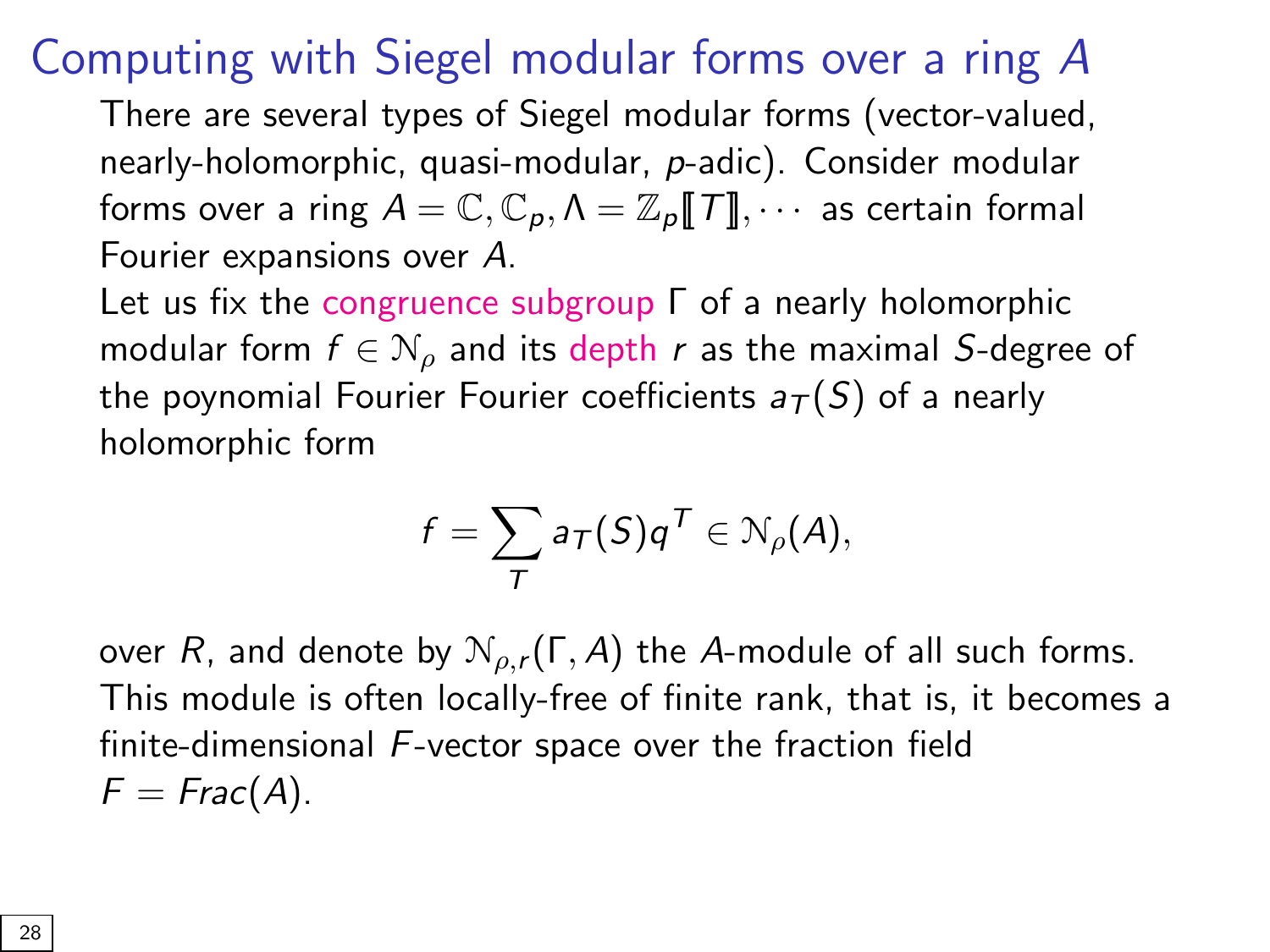# Types of modular forms

- $\blacktriangleright$   $\mathcal{M}_o$  (holomorphic vector-valued Siegel modular forms attached to an algebraic representation  $\rho : GL_n \to GL_d$ )
- $\triangleright$   $\mathcal{N}_{\rho}$  (nearly holomorphic vector-valued Siegel modular forms attached to  $\rho$  over a number field  $k \subset \bar{\mathbb{Q}} \hookrightarrow \mathbb{C}$ ))
- $\blacktriangleright$   $\mathcal{M}_{\rho}^{\sharp}$  (quasi-modular vector-valued forms attached to  $\rho$ )
- $\blacktriangleright \mathcal{M}_\rho^\flat$  (algebraic  $p$ -adic vector-valued forms attached to  $\rho$  over a number field  $k \subset \bar{Q} \hookrightarrow \mathbb{C}_n$

Definitions and interrelations:

 $\blacktriangleright \mathcal{M}_{\rho,r}^{\sharp} = \kappa(\mathcal{N}_{\rho}) \subset \mathcal{R}_{n,\infty}^{d}, \text{ where } \kappa: f \mapsto f|_{S=0} = \sum_{T} P_{T}(0) q^{T},$ where  $\mathcal{R}_{n,\infty} = \mathbb{C}[\![q_{11},\ldots,q_{nn}]\!][q_{ij},\; q_{ij}^{-1}]_{i,j=1,\cdots,n}.$ 

$$
\sum_{p} \mathcal{M}_{\rho,r}^{\flat}(R,\Gamma) = F_c(\iota_p(\mathcal{N}_{\rho,r}(R,\Gamma))) \subset \mathcal{R}_{n,p}^d, \text{ where}
$$
  

$$
\mathcal{R}_{n,p} = \mathbb{C}_p[\![q_{11},\ldots,q_{nn}]\!][q_{ij}, q_{ij}^{-1}]_{i,j=1,\cdots,n}.
$$

Let us fix the level  $\Gamma$ , the depth r, and a subring R of  $\overline{Q}$ , then all the  $R$ -modules  $\mathcal{M}_\rho(R,\Gamma)$ ,  $\mathcal{N}_{\rho,r}(R,\Gamma)$ ,  $\mathcal{M}_{\rho,r}^\sharp(R,\Gamma)$ ,  $\mathcal{M}_{\rho,r}^\flat(R,\Gamma)$  are then locally free of finite rank.

In interesting cases, there is an inclusion  $\mathcal{M}^\sharp_{\rho,r}(R,\Gamma) \hookrightarrow \mathcal{M}^\flat_{\rho,r}(R,\Gamma).$ If  $\Gamma = SL_2(\mathbb{Z})$ ,  $k = 2$ ,  $P = E_2$  is a *p*-adic modular form, see [Se73], p.211.

Question:Prove it in general! (after discussions with S.Boecherer and T.Ichikawa)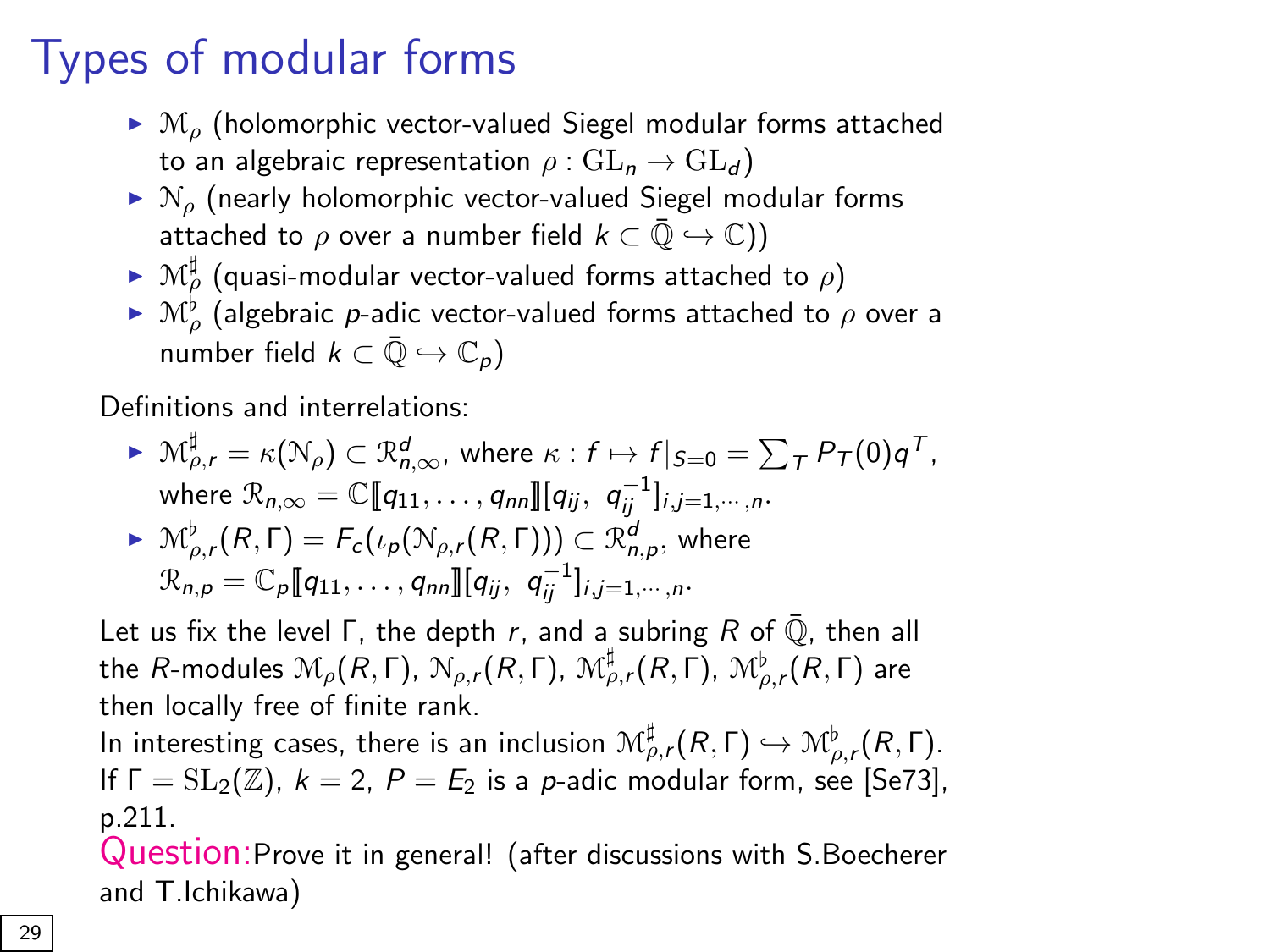Computing with families of Siegel modular forms Let  $\Lambda = \mathbb{Z}_{p}[[T]]$  be the Iwasawa algebra, and consider Serre's ring

$$
\mathcal{R}_{n,\Lambda} = \Lambda[\![q_{11},\ldots,q_{nn}]\!][q_{ij}^{\pm 1}]_{i,j=1,\cdots,n}.
$$

For any pair  $(k, \chi)$  as above consider the homomorphisms:

$$
\kappa_{k,\chi}:\Lambda\to\mathbb{C}_p, \mathfrak{R}_{n,\Lambda}^d\mapsto\mathfrak{R}_{n,\mathbb{C}_p}^d,\,\,\text{where}\,\,\, \mathcal{T}\mapsto \chi(1+p)(1+p)^k-1.
$$

Definition (families of Siegel modular forms) Let  $\mathbf{f}\in\mathfrak{R}_{n,\Lambda}^{d}$  such that for infinitely many pairs  $(k,\chi)$  as above,

$$
\kappa_{k,\chi}(\mathbf{f})\in \mathfrak{M}_{\rho_{k}}((\mathbf{i}_{p}(\bar{\mathbb{Q}})))\stackrel{F_{c}}{\hookrightarrow}\mathfrak{R}_{n,\mathbb{C}_{p}}^{d}
$$

is the Fourier expansion at  $c$  of a Siegel modular form over  $\overline{Q}$ . All such  ${\sf f}$  generate the Λ-submodule  ${\mathcal M}_{\rho_k}(\Lambda)\subset {\mathcal R}_{n,\Lambda}^d$  of Λ-adic Siegel modular forms of weight  $\rho$ . In the same way, the Λ-submodule  $\mathcal{M}^\sharp_{\rho_k}(\Lambda)\subset \mathcal{R}_{n,\Lambda}$  of Λ-adic Siegel quasi-modular forms is defined.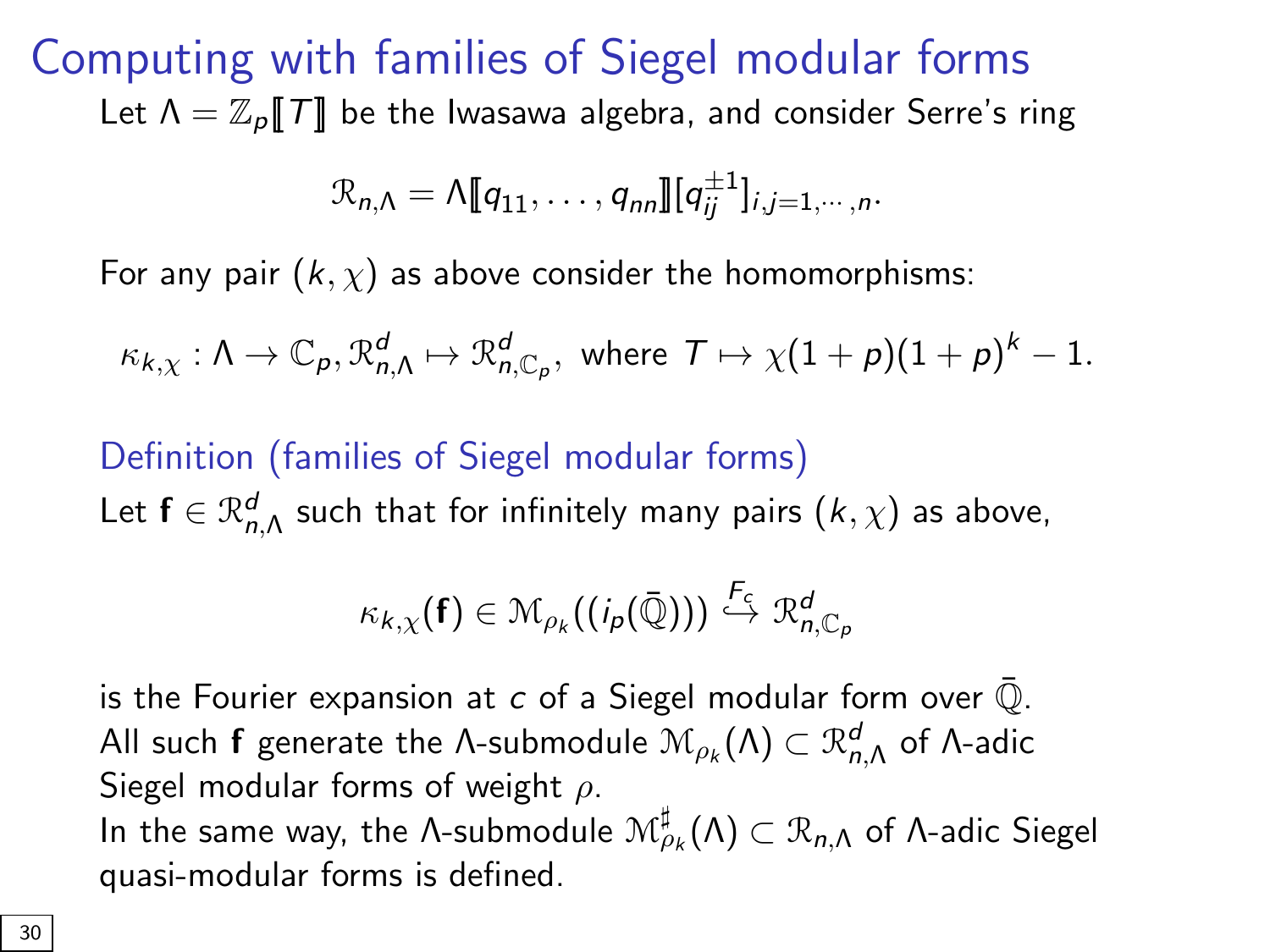#### Examples of families of Siegel modular forms

can be constructed via differential operators of Maass  $\Delta=\det(\frac{1+\delta_{ij}}{2}\frac{\partial}{\partial z_{ij}})$ , so that  $\Delta q^{\mathcal{T}}=\det(\mathcal{T})q^{\mathcal{T}}$ . Shimura's operator  $\delta_k f(Z)=(-4\pi)^{-n}\det(Z-\bar{Z})^{\frac{1+n}{2}-k}\Delta(\det(Z-\bar{Z})^{k-\frac{1+n}{2}+1}f(Z)$ acts on  $\mathsf{q}^{\mathcal{T}}$  using  $\rho_{\mathsf{r}}: \mathrm{GL}_{\mathsf{n}}(\mathbb{C}) \rightarrow \mathrm{GL}(\wedge^{\mathsf{r}} \mathbb{C}^{\mathsf{n}})$  and its adjoint  $\rho_{\mathsf{r}}^*$ :

$$
\delta_k(q^{\mathsf{T}})=\sum_{l=0}^n (-1)^{n-l} c_{n-l}(k+1-\frac{1+n}{2}) \text{tr}({}^t \rho_{n-l}(S) \rho_l^*(\mathsf{T})) q^{\mathsf{T}},
$$

where  $c_{n-1}(s) = s(s-\frac{1}{2}) \cdots (s-\frac{n-l-1}{2}), S = (2\pi i(\bar{z}-z))^{-1}.$ 

**-**Nearly holomorphic A-adic Siegel-Eisenstein series as in [[PaSE\]](#page-41-2) can be produced from the pairs  $(-s, \chi)$ : if s is a nonpositive integer such that  $k + 2s > n + 1$ ,

$$
E_k(Z,s,\chi)=\prod_{i=0}^{-s-1}c_n(k+2s+2i)^{-1}\delta^{(-s)}_{k+2s}(E_{k+2s}(Z,0,\chi)).
$$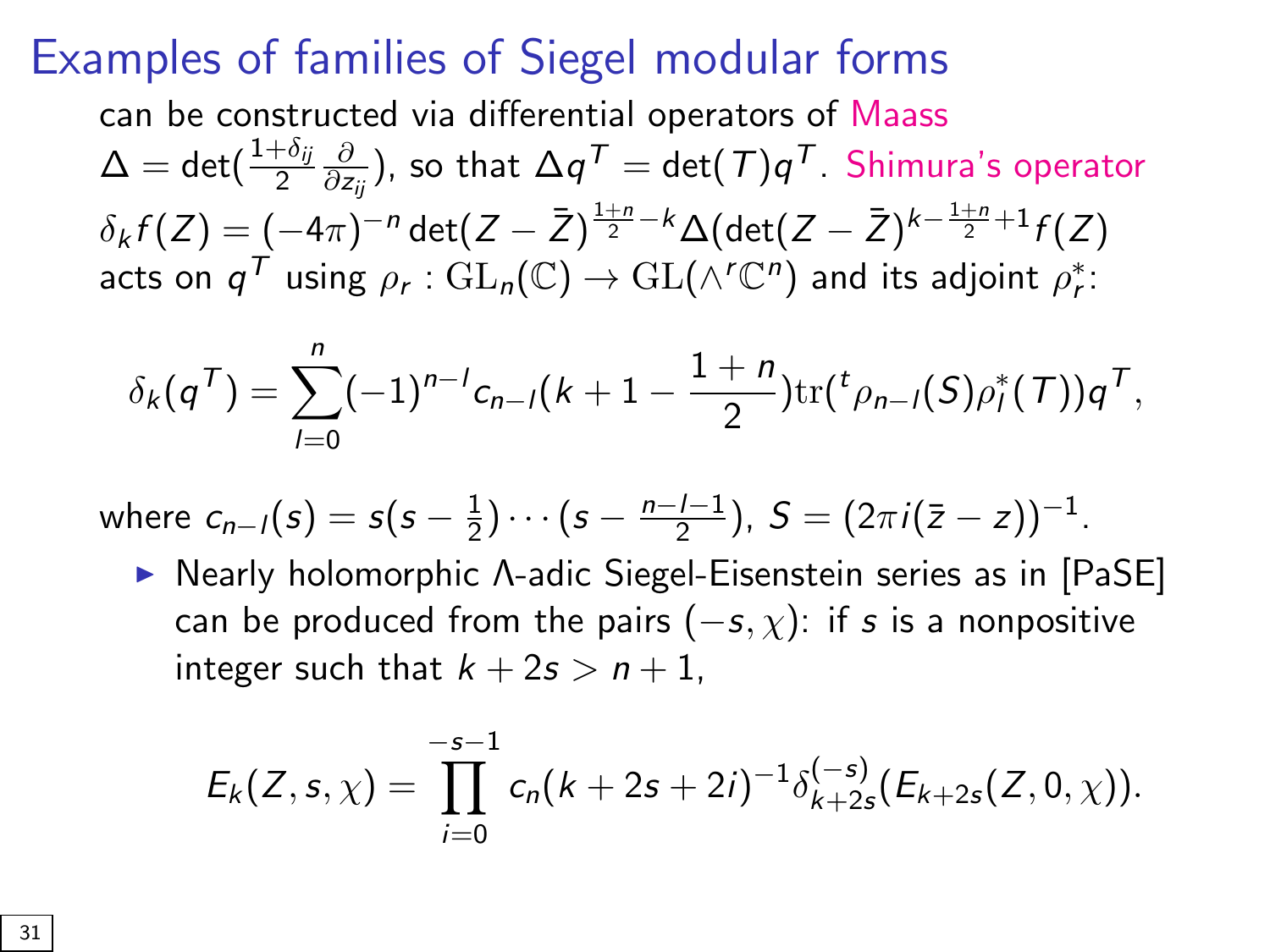# Examples of families of Siegel modular forms (continued)

- $\triangleright$  Ichikawa's construction: quasi-holomorphic (and p-adic) Siegel
	- -Eisenstein series obtained in [[Ich13\]](#page-38-2) using the injection  $\iota_{\boldsymbol{p}}$

$$
\iota_p(\pi^{ns}E_k(Z,s,\chi)) = \prod_{i=0}^{-s-1} c_n(k+2s+2i)^{-1} \sum_T \det(T)^{-s} b_{k+2s}(T) q^T,
$$

where

$$
E_{k+2s}(Z,0,\chi) = \sum_{T} b_{k+2s}(T)q^{T}, k+2s > n+1, s \in \mathbb{Z}.
$$
  
\nA two-variable family is for the parameters  
\n $(k+2s,s), k+2s > n+1, s \in \mathbb{Z}$  will be now constructed.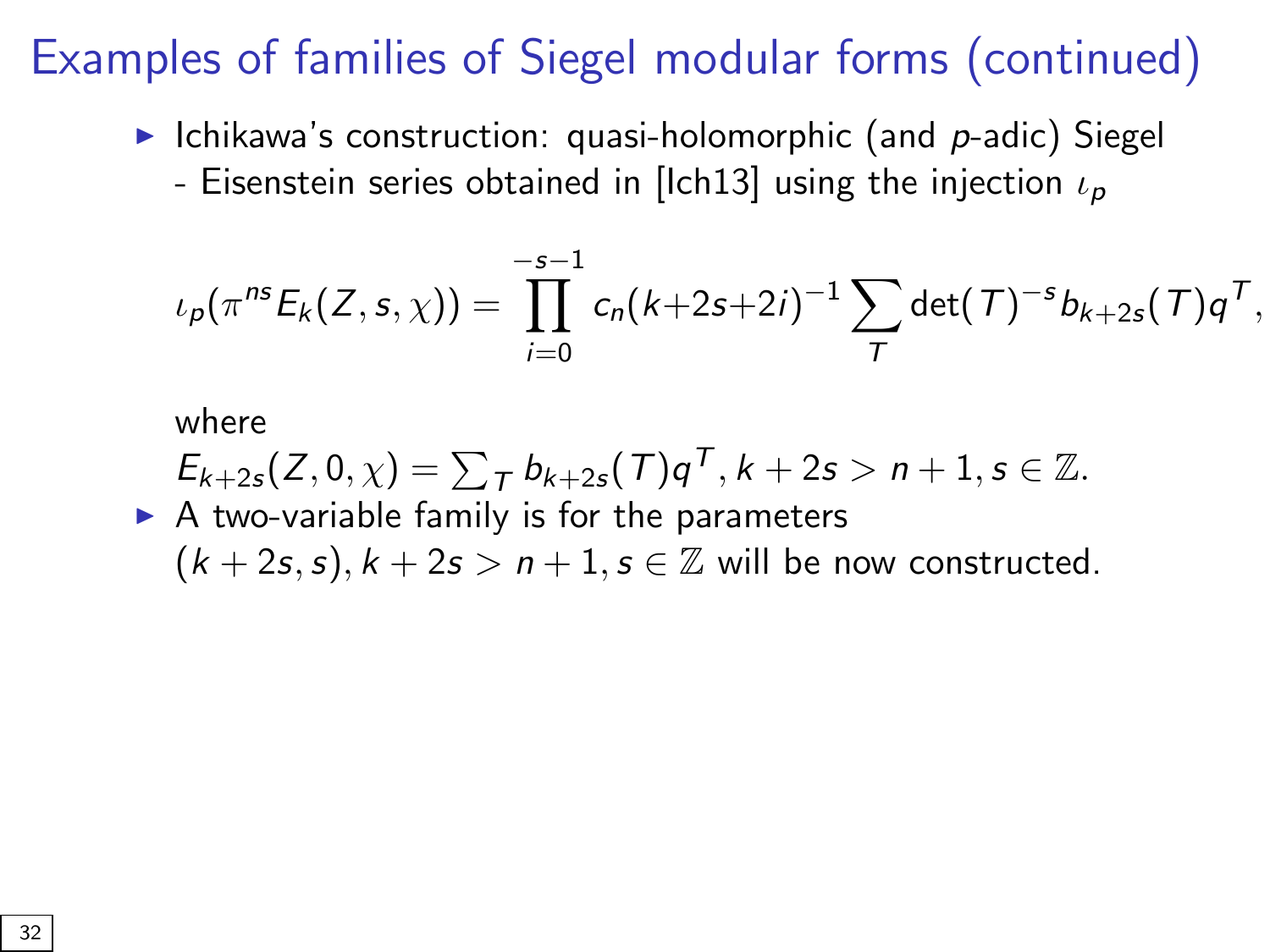Normalized Siegel-Eisenstein series of two variables

Let us start with an explicit family described in[[Ike01\],](#page-38-3)[[PaSE\],](#page-41-2) [\[Pa91\]](#page-40-1) as follows

$$
\mathcal{E}_k^n = E_k^n(z) 2^{n/2} \zeta(1-k) \prod_{i=1}^{[n/2]} \zeta(1-2k+2i) = \sum_{\tau} a_{\tau} (\mathcal{E}_k^n) q^{\tau},
$$

where for any non-degenerate matrice T of quadratic character  $\psi_{\tau}$ :

$$
a_{\mathcal{T}}(\mathcal{E}_k^n)
$$
  
=  $2^{-\frac{n}{2}} \det \mathcal{T}^{k-\frac{n+1}{2}} M_{\mathcal{T}}(k) \times \begin{cases} L(1 - k + \frac{n}{2}, \psi_{\mathcal{T}}) C_{\mathcal{T}}^{\frac{n}{2} - k + (1/2)}, & n \text{ even,} \\ 1, & n \text{ odd,} \end{cases}$ 

 $(C_T = \text{cond}(\psi_T)$ ,  $M_T(k)$  a finite Euler product over  $\ell | \det(2T)$ . Starting from the holomorphic series of weight  $k > n + 1$  and  $s = 0$ , let us move to all points  $(k+2s,s), k+2s > n+1, s \in \mathbb{Z}, s \leq 0$ . Then Ichikawa's construction is applicable and it provides a two-variable family.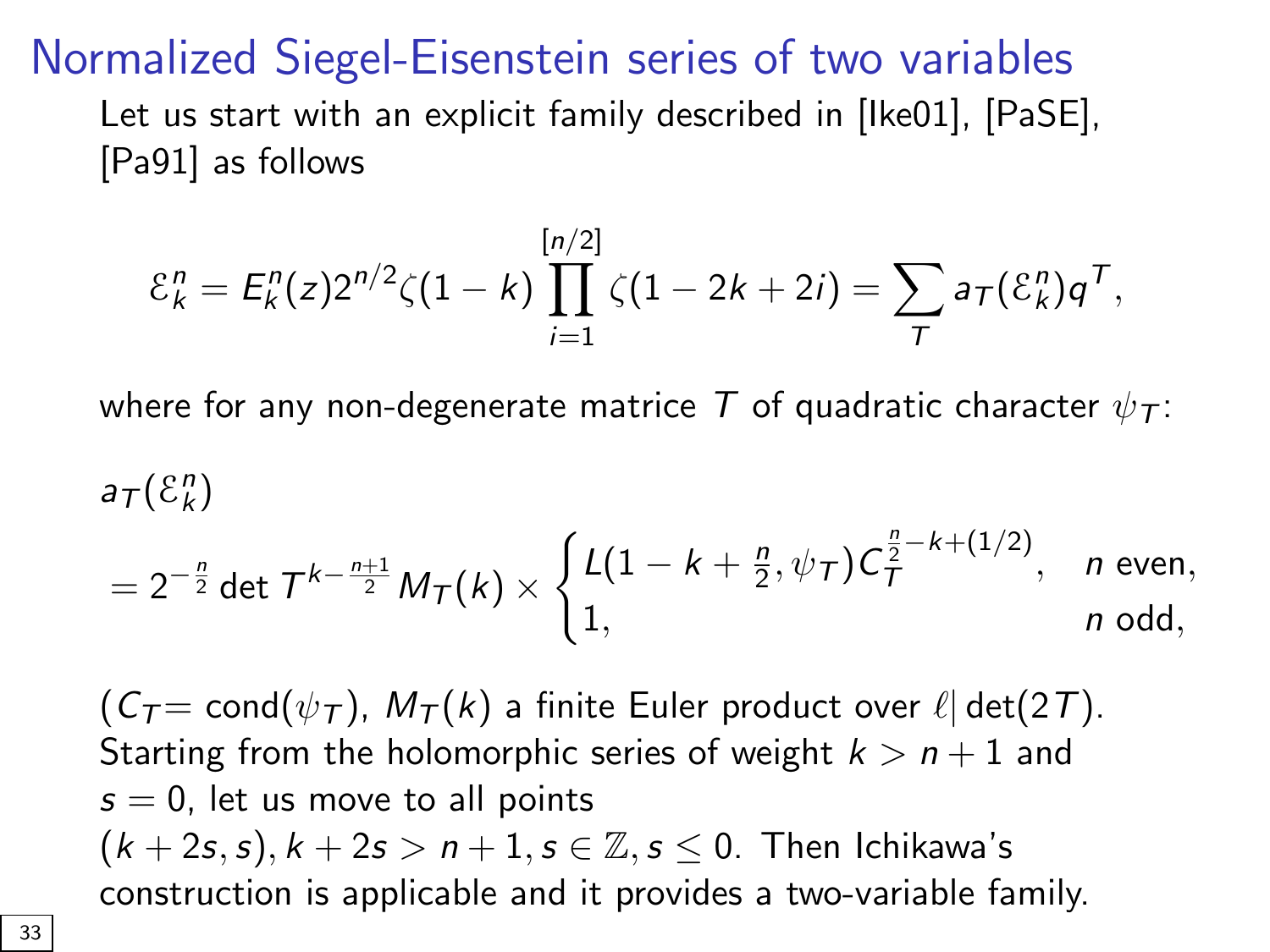# Examples of families of Siegel modular forms [\(conti](#page-41-3)nued)

 $\triangleright$  Ikeda-type families of cusp forms of even genus [PaIsr11] (reported in Luminy, May 2011). Start from a  $p$ -adic family

$$
\varphi = \{\varphi_{2k}\} : 2k \mapsto \varphi_{2k} = \sum_{n=1}^{\infty} a_n(2k)q^n \in \overline{\mathbb{Q}}[\![q]\!] \subset \mathbb{C}_p[\![q]\!],
$$

where the Fourier coefficients  $a_n(2k)$  of the normalized cusp Hecke eigenform  $\varphi_{2k}$  and one of the Satake p-parameters  $\alpha(2k) := \alpha_p(2k)$  are given by certain p-adic analytic functions  $k \mapsto a_n(2k)$  for  $(n, p) = 1$ . The Fourier expansions of the modular forms  $F = F_{2n}(\varphi_{2k})$  can be explicitly evaluated where  $L(F_{2n}(\varphi), St, s) = \zeta(s) \prod_{i=1}^{2n} L(\varphi, s + k + n - i)$ . This sequence provide an example of a p-adic family of Siegel modular forms.

- I Ikeda-Myawaki-type families of cusp forms of  $n = 3$ , [Pa[Isr11\]](#page-41-3) (reported in Luminy, May 2011).
- ▶ Families of Klingen-Eisenstein series extended in [J[A13\] fro](#page-42-2)m  $n = 2$  to a general case (reported in Journées Arithmétiques, Grenoble, July 2013).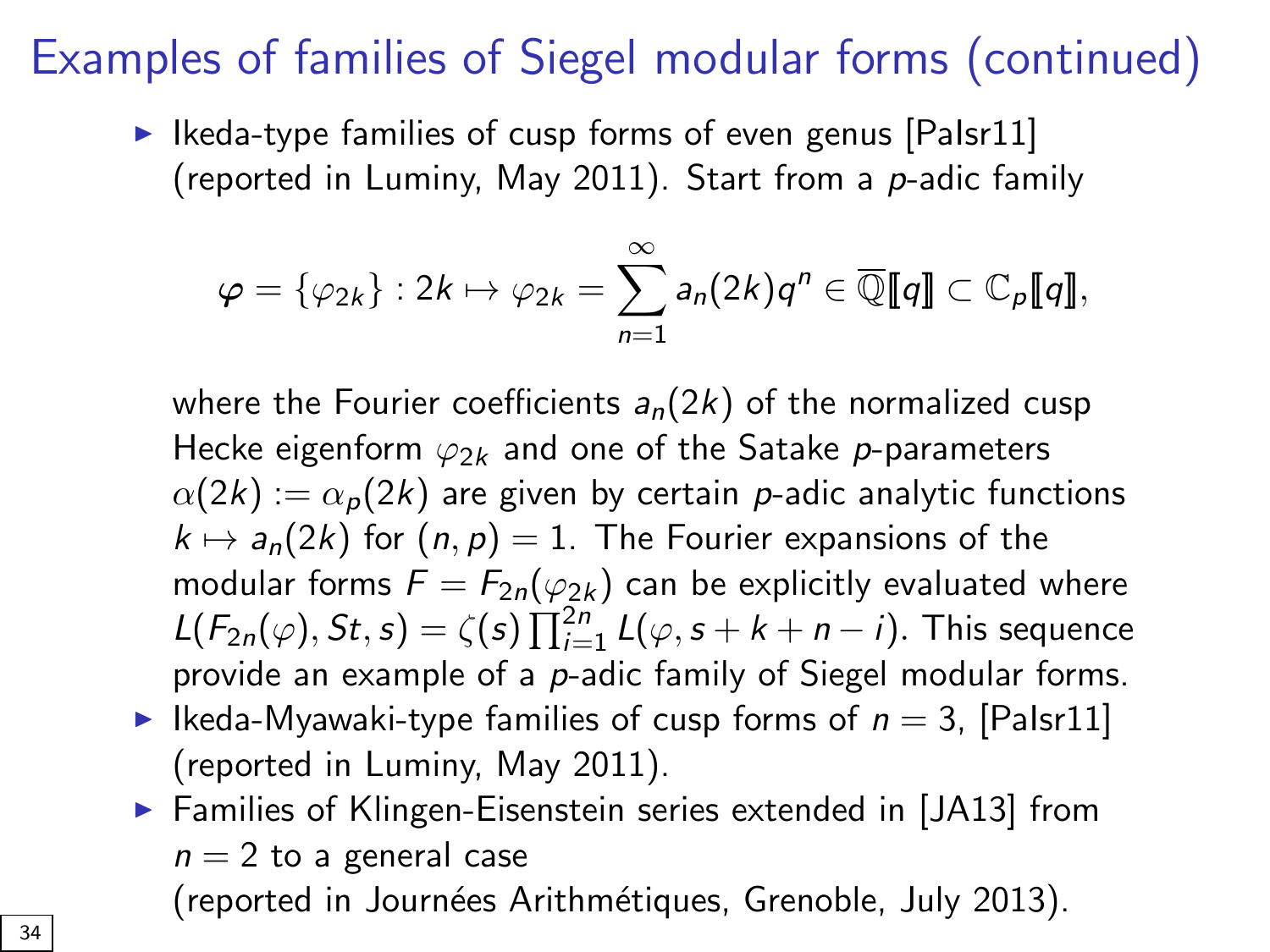# Instead of conclusion: why study L-values attached to modular forms?

Zeta functions, L-functions and modular forms often give answers to questions in Number Theory as follows:

Construct a generating function  $f = \sum_{n=0}^{\infty} a_n q^n$  $\in \mathbb{C}[[q]]$  of an arithmetical function  $n \mapsto a_n$ , for example  $a_n = p(n)$  $\rightsquigarrow$ Compute f via modular forms, for example  $\sum_{i=1}^{\infty}$  $n=0$  $p(n)q^n$  $= (\Delta/q)^{-1/24}$  $\rightsquigarrow$ A number (solution) Example (Hardy-Ramanujan) ↑ ↑  $p(n) = \frac{e^{\pi \sqrt{2/3(n-1/24)}}}{\sqrt{2}}$  $p(n) = \frac{4\sqrt{3}\lambda_n^2}{\sqrt{2/3(n-1/24)}/\lambda_n^3},$  $\lambda_n =$  $\sqrt{ }$  $n - 1/24$ , Good bases, finite dimensions, many relations and identities Values of L-functions, (complex and p-adic), periods, congruences, . . .

Other examples: Birch and Swinnerton-Dyer conjecture, L-values attached to modularf[orms, Wiles's](#page-40-2) proof of Fermat's Last Theorem,. . . (see [Ma-Pa05]. Also, in talks for Zeta Functions I-IV in J.-V. Poncelet Laboratory, UMI 2615 of CNRS in Moscow).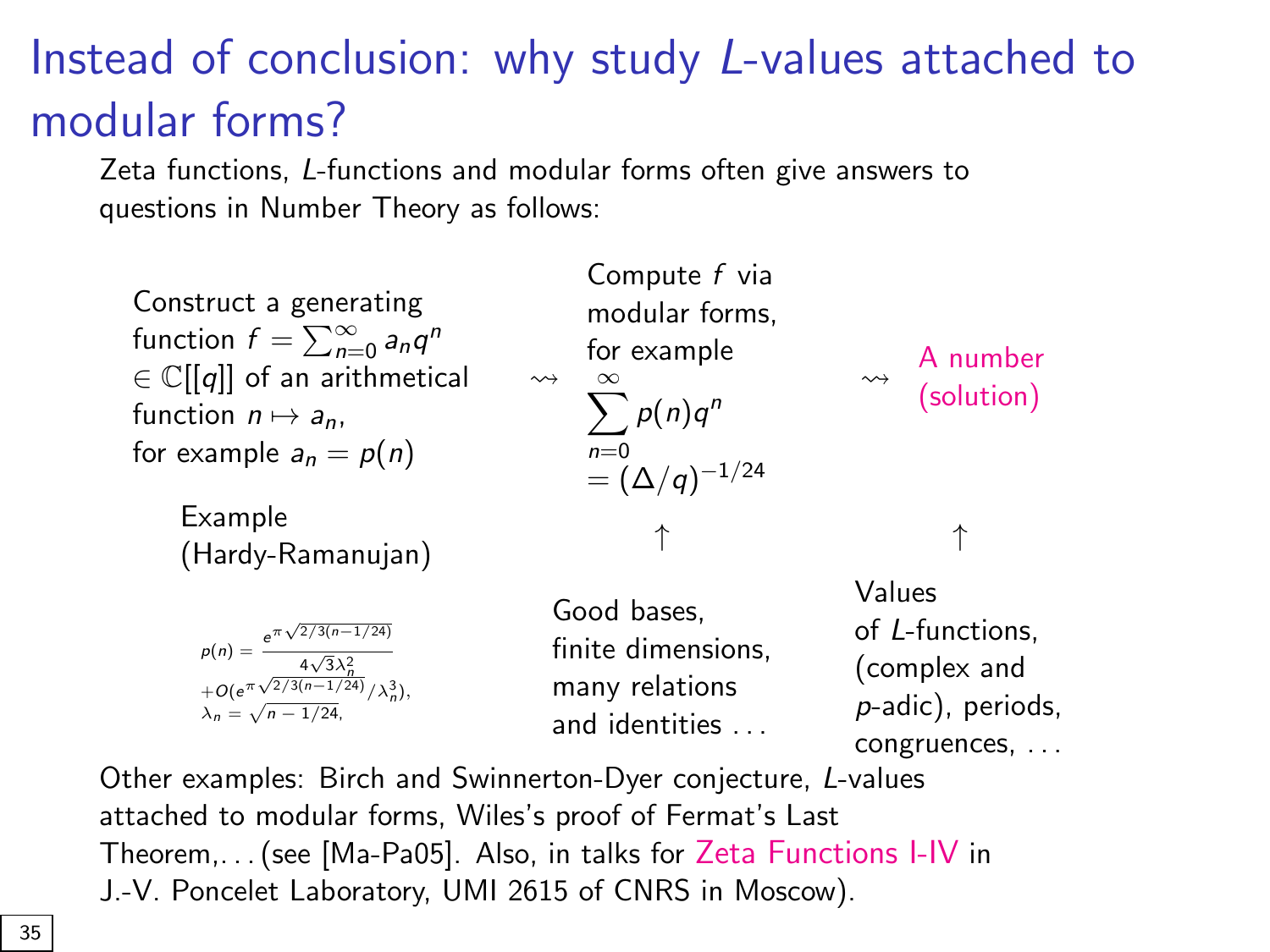# Thank you!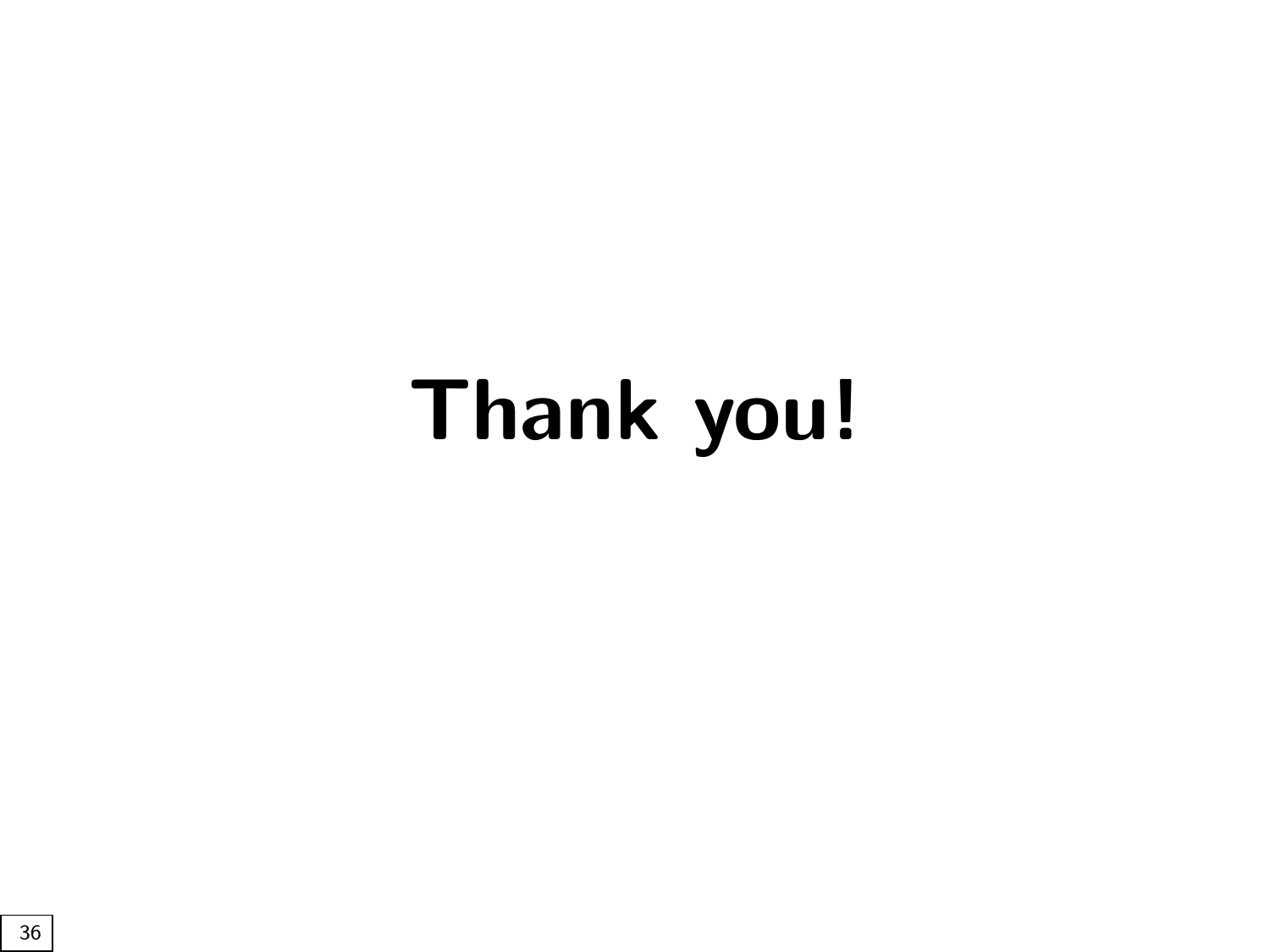#### **References**

- <span id="page-36-0"></span>BOECHERER S., Über die Funktionalgleichung automorpher 歸 L-Funktionen zur Siegelschen Modulgruppe. J. reine angew. Math. 362 (1985) 146–168
- BOECHERER S., Über die Fourier-Jacobi Entwicklung Siegelscher Eisensteinreihen. I.II., Math. Z. 183 (1983) 21-46; 189 (1985) 81–100.
- <span id="page-36-1"></span>SIEGFRIED BOECHERER, SHOYU NAGAOKA, On p-adic 譶 properties of Siegel modular forms (arXiv:1305.0604v1 [math.NT] )
- BOECHERER, S., PANCHISHKIN, A.A., Admissible p-adic measures attached to triple products of elliptic cusp forms, Documenta Math. Extra volume : John H.Coates' Sixtieth Birthday (2006), 77-132.
- BOECHERER, S., PANCHISHKIN, A.A., *p-adic Interpolation of* Triple L-functions : Analytic Aspects. Dans : Automorphic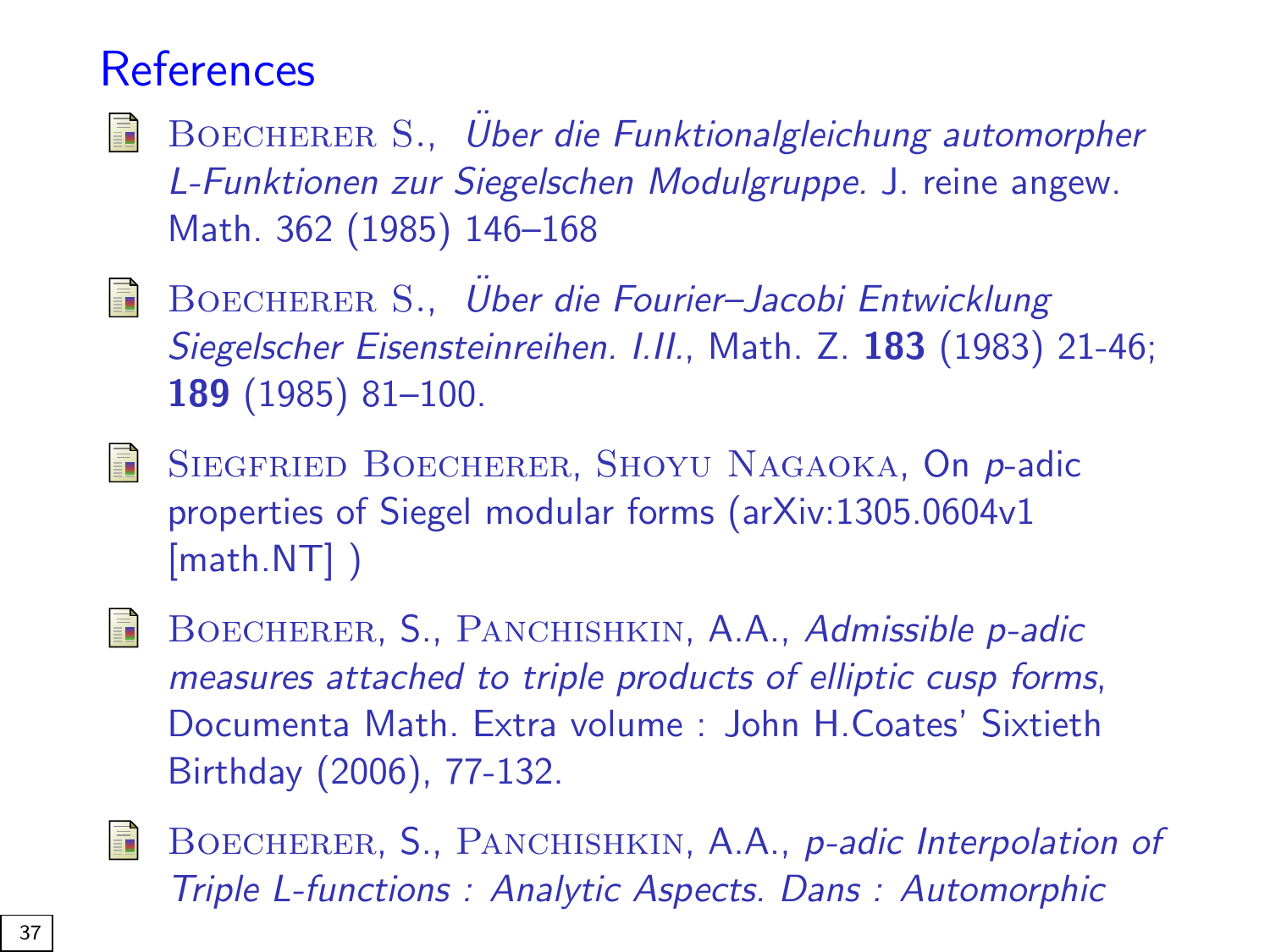Forms and L-functions II : Local Aspects. (Contemporary Mathematics, Volume of the conference proceedings in honor of Gelbart 60th birthday) - David Ginzburg, Erez Lapid, and David Soudry, Editors, AMS, BIU, 2009, 313 pp, pp.1-41.

- S. BOECHERER, S., PANCHISHKIN, A.A., Higher Twists and Higher Gauss Sums, , Vietnam Journal of Mathematics 39 :3 (2011) 309-326
- <span id="page-37-0"></span> $\blacksquare$  BOECHERER, S., and SCHMIDT, C.-G., p-adic measures attached to Siegel modular forms, Ann. Inst. Fourier 50, N 5, 1375-1443 (2000).
- S. BOECHERER, S., and SCHULZE-PILLOT, R., Siegel modular forms and theta series attached to quaternion algebras, Nagoya Math. J., 121(1991), 35-96.
- 暈 GROTHENDIECK, A. On the de Rham cohomology of algebraic varieties Publ. Math. IHES , 29 (1966) pp. 351-359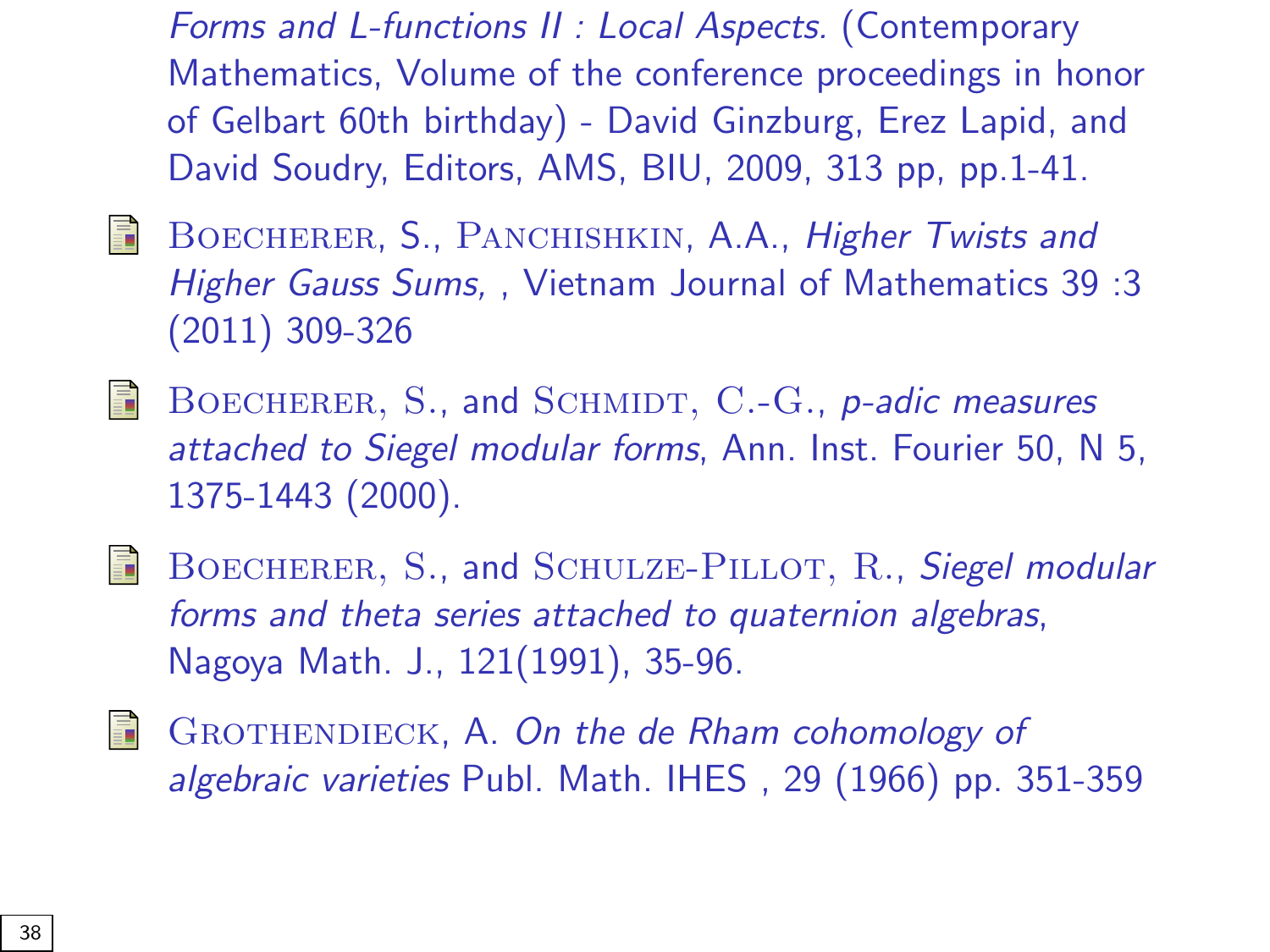- S. Guerzhoy, P. A p-adic family of Klingen - Eisenstein series Comment. Math. Univ. St. Pauli (Rikkyo journal) 49 2000, pp.1-13
- <span id="page-38-0"></span>M. HARRIS,, Special values of zeta functions attached to F. Siegel modular forms. Ann. Sci. École Norm Sup. 14 (1981), 77-120.
- S. HIDA, H., Elementary theory of L-functions and Eisenstein series. London Mathematical Society Student Texts. 26 Cambridge, 1993
- <span id="page-38-1"></span>**T.** ICHIKAWA, Vector-valued p-adic Siegel modular forms, J. reine angew. Math., DOI 10.1515/ crelle-2012-0066.
- <span id="page-38-2"></span>譶 T. Ichikawa, Arithmeticity of vector-valued Siegel modular forms in analytic and p-adic cases. Preprint, 2013
- <span id="page-38-3"></span>S. IKEDA, T., On the lifting of elliptic cusp forms to Siegel cusp forms of degree 2n, Ann. of Math. (2) 154 (2001), 641-681.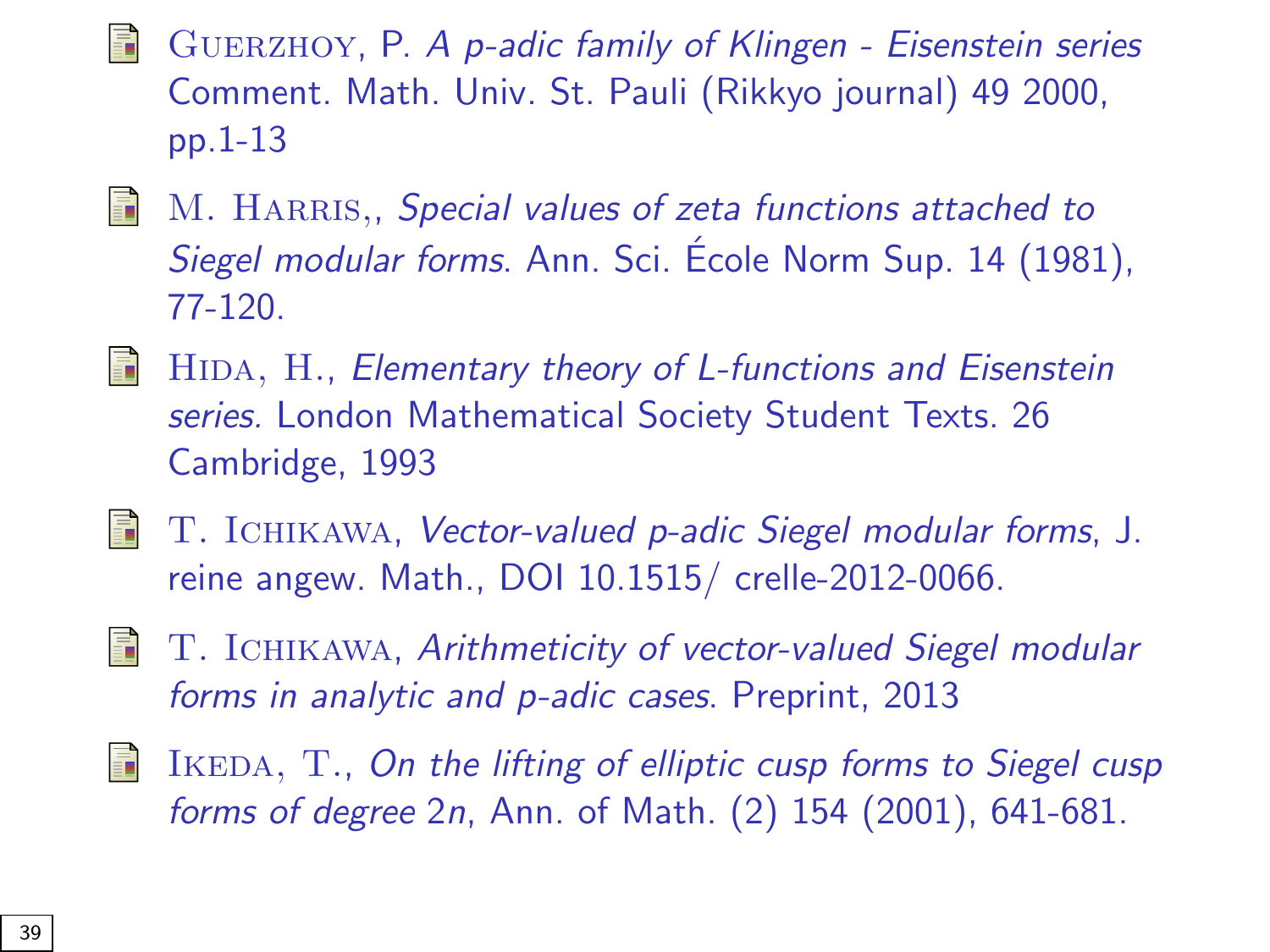- $\blacksquare$  N. M. KATZ, p-adic interpolation of real analytic Eisenstein series, Ann. of Math. 104 (1976), 459-571.
- KATZ, NICHOLAS M., ODA, TADAO, On the differentiation F. of de Rham cohomology classes with respect to parameters. J. Math. Kyoto Univ. 8 1968 199-213.
- KLINGEN H., Zum Darstellungssatz für Siegelsche Modulformen. Math. Z. 102 (1967) 30–43
- <span id="page-39-0"></span>KUZNETSOV, N.V., A new class of identities for Fourier S. coefficients of modular form. (Russian) Acta Arith. 27, 505-519 (1975).
- **MANIN, YU.I., Algebraic Curves over Fields with** Differentiation, Izv. Akad. Nauk SSSR, Ser. Mat. 22 (1958), 737-756; English translation, Amer. Math. Soc. Translations, (2), vol. 37, (1964) 59-78.
- 暈 Manin, Yu.I., Periods of parabolic forms and p-adic Hecke series, Math. Sbornik 93 (134), No. 3 (11), 1973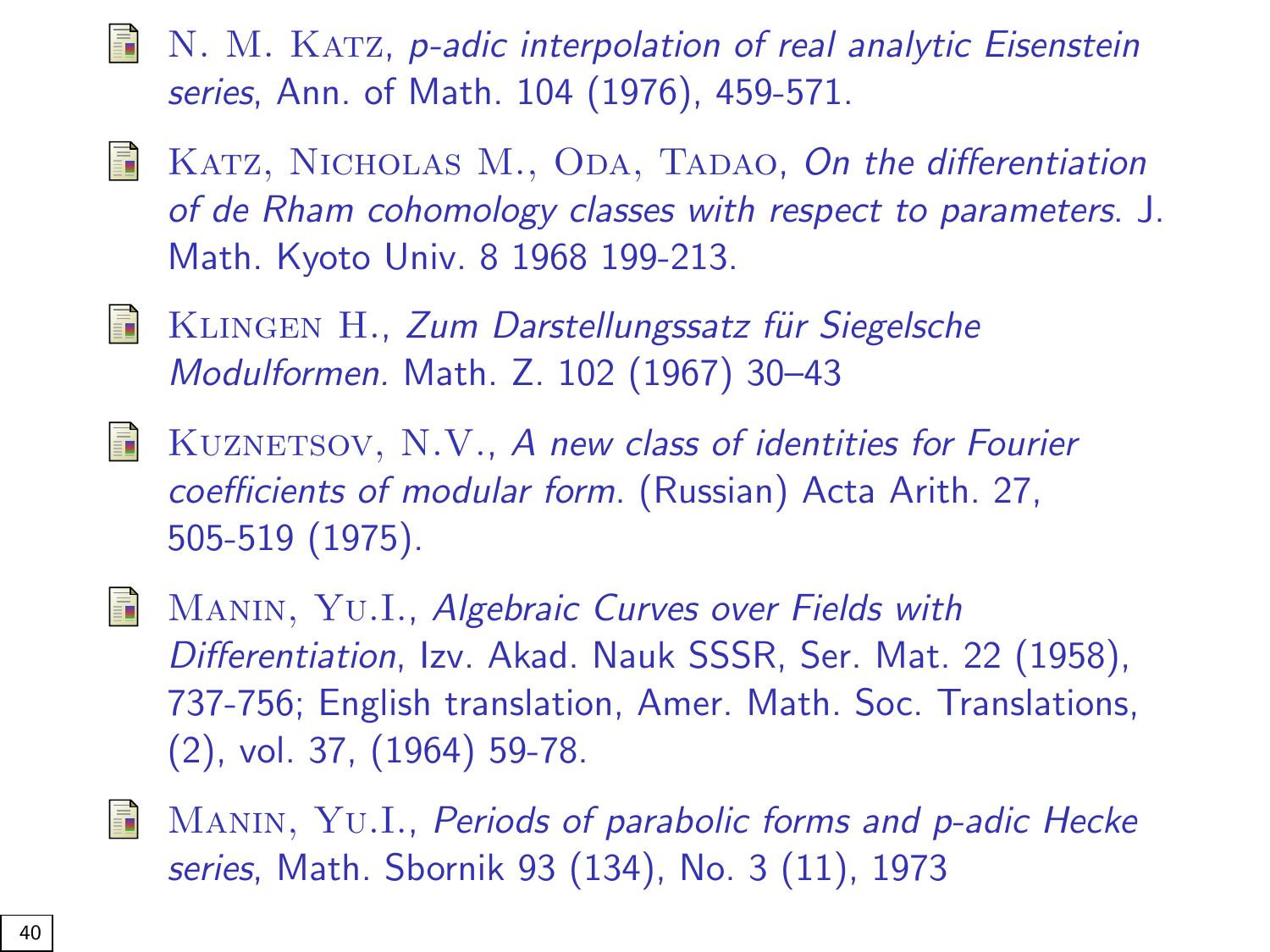MANIN, YU.I., VISHIK, M.M., p-adic Hecke series for quadratic imaginary fields, Math. Sbornik 95 (137), No. 3 (11), 1974

- MANIN, YU.I., Non-archimedean integration and p-adic 量 Hecke-Langlands L-series, Russian Math. Surveys XXXI, 1 (187), 5-54 (1976)
- <span id="page-40-2"></span>**MANIN, YU.I. and PANCHISHKIN, A.A., Introduction to** Modern Number Theory, Encyclopaedia of Mathematical Sciences, vol. 49 (2nd ed.), Springer-Verlag, 2005, 514 p.
- <span id="page-40-0"></span>S. FRANÇOIS MARTIN, EMMANUEL ROYER, Formes modulaires et périodes. Formes modulaires et transcendance, 1-117, Sémin. Congr., 12, Soc. Math. France, Paris (2005).
- <span id="page-40-1"></span>**PANCHISHKIN, A.A., Non–Archimedean L-functions of Siegel** and Hilbert modular forms, Lecture Notes in Math., 1471, Springer–Verlag, 1991, 166p.



PANCHISHKIN, A., Admissible Non-Archimedean standard  $\frac{1}{41}$  zeta functions of Siegel modular forms, Proceedings of the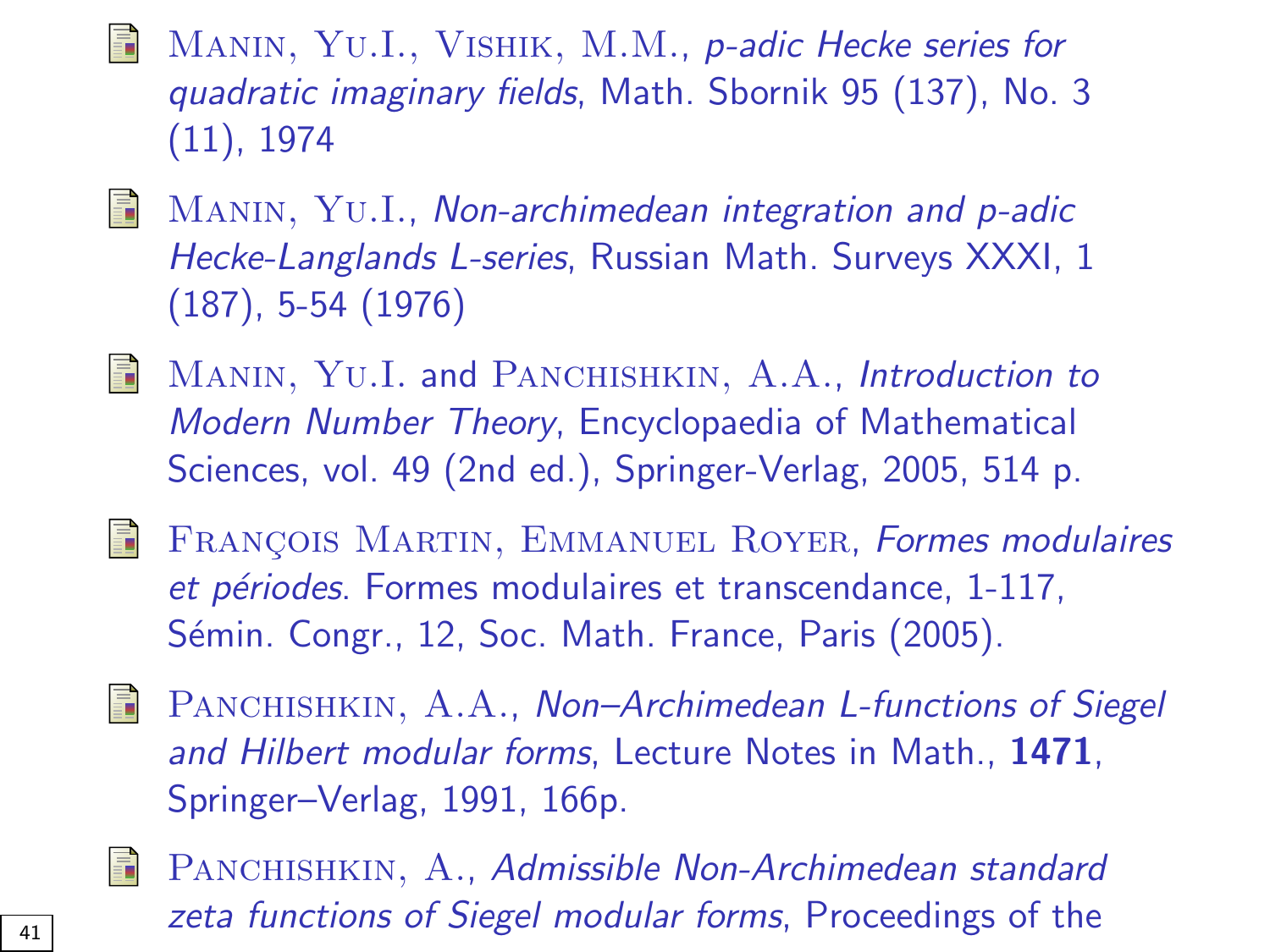Joint AMS Summer Conference on Motives, Seattle, July 20–August 2 1991, Seattle, Providence, R.I., 1994, vol.2, 251 – 292

- <span id="page-41-2"></span>PANCHISHKIN, A.A., On the Siegel-Eisenstein measure and E. its applications, Israel Journal of Mathemetics, 120, Part B (2000) 467-509.
- <span id="page-41-1"></span>暈 PANCHISHKIN, A.A., A new method of constructing p-adic L-functions associated with modular forms, Moscow Mathematical Journal, 2, N 2, 1-16 (2002).
- <span id="page-41-0"></span>S. PANCHISHKIN, A.A., The Maass-Shimura differential operators and congruences between arithmetical Siegel modular forms. Moscow Mathematical Journal, v. 5, N 4, 883-918 (2005)
- <span id="page-41-3"></span>量 PANCHISHKIN, A.A., Two variable p-adic L functions attached to eigenfamilies of positive slope, Invent. Math. v. 154, N3 (2003), pp. 551–615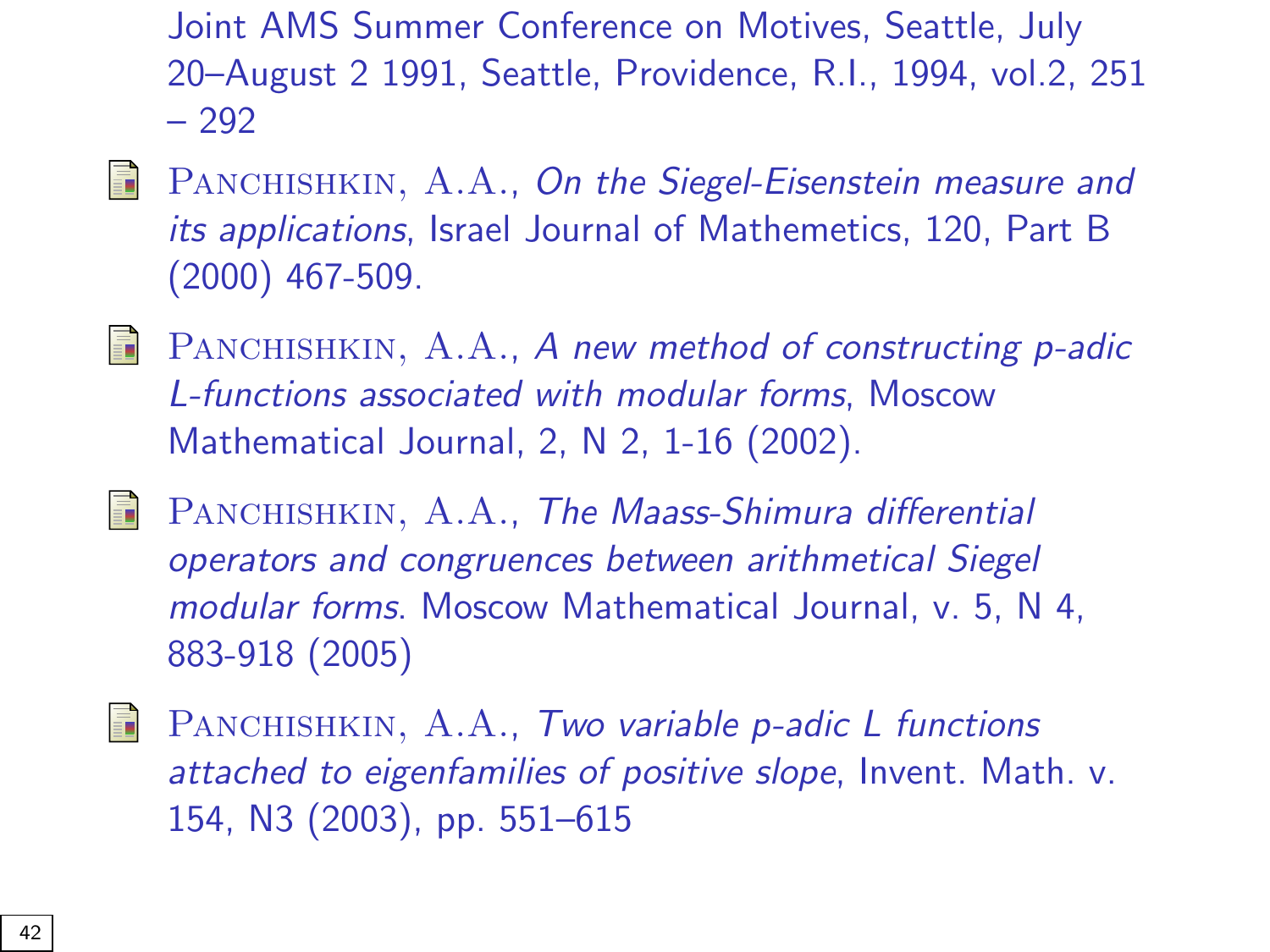- PANCHISHKIN, A.A., Families of Siegel modular forms, L-functions and modularity lifting conjectures. Israel Journal of Mathemetics, 185 (2011), 343-368
- F PANCHISHKIN, A.A., Analytic constructions of p-adic L-functions and Eisenstein series, to appear in the Proceedings of the Conference "Automorphic Forms and Related Geometry, Assessing the Legacy of I.I. Piatetski-Shapiro (23 - 27 April, 2012, Yale University in New Haven, CT)"
- <span id="page-42-2"></span> $\equiv$ PANCHISHKIN, A.A., Families of Klingen-Eisenstein series and p-adic doubling method, JTNB (submitted)
- <span id="page-42-0"></span>

 $\blacksquare$  SERRE, J.-P., Formes modulaires et fonctions zêta p-adiques, Modular functions of one variable, III (Proc. Internat. Summer School, Univ. Antwerp, 1972) 191-268, Lecture Notes in Math., Vol. 350, Springer, Berlin, 1973.

<span id="page-42-1"></span>

**SERRE, J.-P., Oeuvres/Collected Papers in four volumes** (1986) Vol. IV in 2000, Springer-Verlag Collected Papers of J.-P.Serre (in Russian).